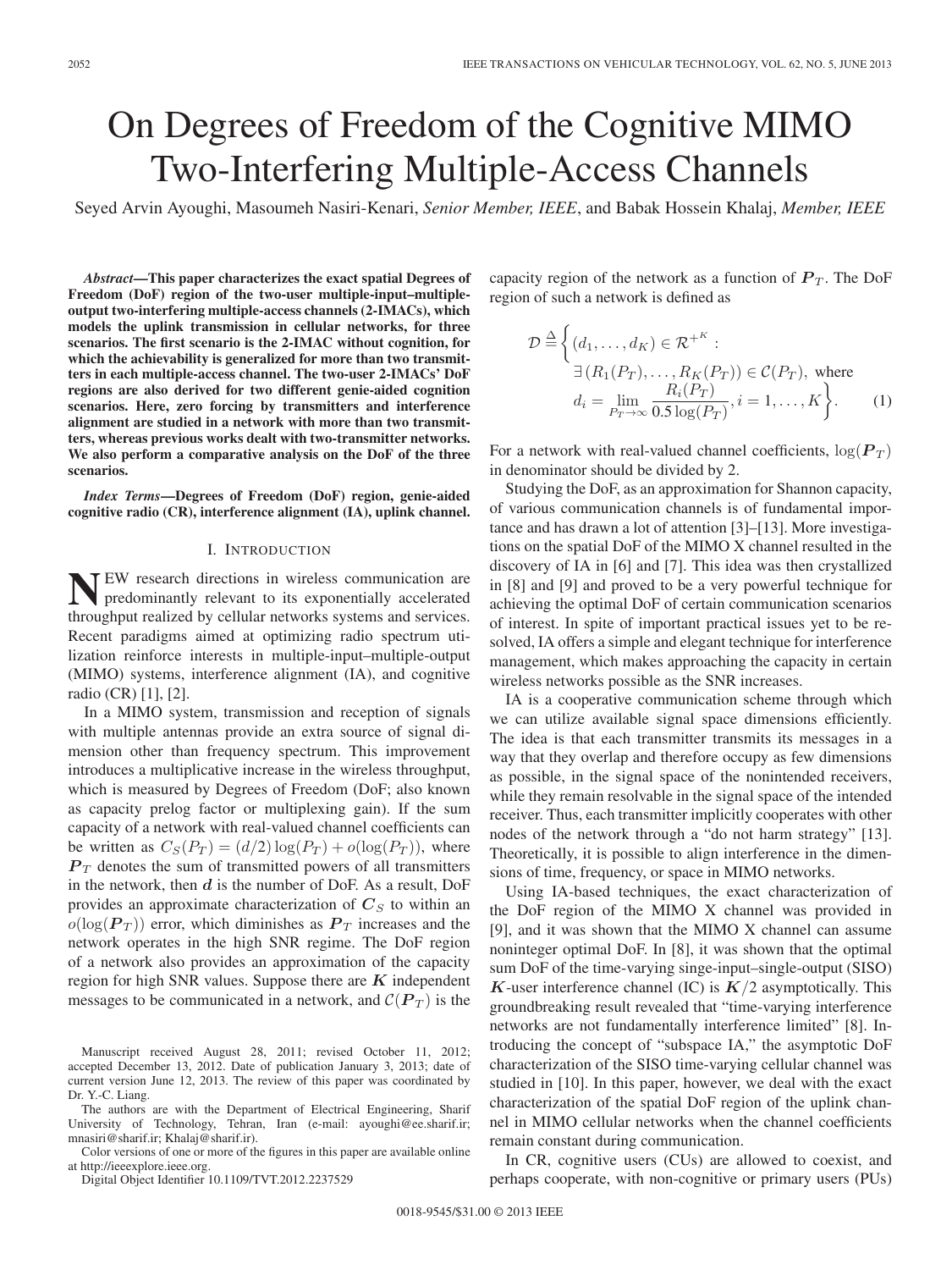to realize optimal use of resources. This is in contrast with conventional schemes that exclusively offer spectrum to some predetermined licensed users. CUs are equipped to be aware of the communication environment. Then, using their environmental information and a strategy controlled by a predefined protocol, they maximize their own interest intelligently and at the same time minimize their interference to the licensed users [2].

In traditional proposals for CR protocols, the cognitive behavior is to determine the unused portions of the spectrum in either time or frequency, and "a device transmits over a certain time or frequency band only when no other user does" [14]. In an alternative approach, the licensed users and the CUs simultaneously transmit over the *same* time or frequency [14]. Here, cognition means that the message of the licensed users is presented to the CU noncausally by a "genie." Having the message of the PUs at hand, the CU adapts its transmission signal to achieve its own goal with the minimum possible interference to the PUs. The idea is expected to be more flexible and a potentially more efficient transmission model for the CR channels [14].

The genie-aided cognition, later called cognitive message sharing, has been studied from an information-theoretic point of view in various networks, e.g., the two-user X channel [9], [15] and IC [14], [16]. It is well known that when messages from some transmitters in the network are provided to some nodes other than the intended receiver(s), noncausally and through a noise-free channel, the DoF region will increase [2], [9], [15], [16]. These results, however, are presented for networks with two transmitters. Here, we extend such results and characterize the DoF region of a network with more than two transmitters.

This paper explores the benefits and limitations of genieaided cognition in simple scenarios for uplink transmission in MIMO cellular networks at the high SNR regime. We characterize the DoF region of the two-user MIMO two-interfering multiple-access channels (2-IMACs) in three scenarios, i.e., when there is no cognition and for two genie-aided cognitive scenarios. The channel consists of four transmitters and two receivers, which model uplink transmission in a cellular network with two interfering cells and two users in each cell. The first cognitive scenario consists of a cognitive multipleaccess channel (MAC) in close proximity of a primary MAC in which all messages of the PUs are shared with all CUs. In the second cognitive scenario, one of the transmitters in each MAC is cognitive while the other one is primary, and the message of the PU in a MAC is shared with the CU of the same MAC. The achievability schemes are based on linear precoding at the transmitter sides and linear zero forcing at the receiver side.

Our studies show that the MIMO cellular network is an example of multiuser communication channels that can assume noninteger optimal DoFs. This result holds not only for the nocognition scenario but also for the two-user MIMO 2-IMACs under the first cognitive scenario. We will specifically prove that the maximum sum DoF is  $4m/3$  and  $3m/2$  for these two scenarios, respectively, where  $m$  is the number of antennas at all nodes. However, the total DoF for the second cognitive scenario will be equal to  $2m$ .

In contrast with the X-channel, in 2-IMACs, there is no broadcast component, i.e., all links are either intended or interference links. We observe that achieving the DoF region of the two-user 2-IMACs without cognition, despite the fact that its structure resembles the IC, needs IA as in the X-channel. It is well known that IA is not required to achieve optimal DoF of the two-user IC [4]. We will also show that if there is a cognitive transmitter in each MAC (the second cognitive scenario), IA is no longer required for achieving the DoF region.

The organization of this paper is as follows. Section II describes the system model. Section III characterizes the DoF region for the no message sharing scenario, and Sections IV and V deal with the DoF region of the two cognitive scenarios. Derived results are discussed in Section VI, and Section VII concludes this paper.

Here, the calligraphic letters  $\mathcal R$  and  $\mathcal Z$  represent the set of real and integer numbers, respectively. Bold italic capital letters stand for matrices, e.g.,  $H$ , and bold italic small letters represent vectors, e.g., *v*. Normal italic letters are used for scalars, e.g., x. Finally,  $convh(S)$  is the convex hull of the set S, and  $(x)^+$  stands for the function  $\max(0, x)$ .

## II. SYSTEM MODEL

This section introduces the three scenarios under study. Cognition in the systems is of the overlay paradigm [2], with genie-aided CR model, i.e., noncausal message sharing through a noise-free channel. For the no-cognition scenario, the achievability is also extended into a network with more than two transmitters in each MAC.

In all scenarios,  $m_j$  is the number of antennas at transmitter j for  $j = 1, \ldots, 4$ , and  $n_k$  is the number of antennas at receiver k for  $k = 1, 2$ .  $H^{rk} \in \mathbb{R}^{n_r \times m_k}$  represents the channel matrix between the kth transmitter and the rth receiver. It is assumed that the entries of all channel matrices are independently drawn from a continuous probability distribution, and therefore, all channel matrices are almost surely full rank. Here, the kth transmitter has an independent message  $s_k$  with  $d_k$ ,  $k = 1, \ldots, 4$ , DoF to be communicated to its corresponding receiver.  $x_i^k$ represents the *i*th element  $(i = 1, \ldots, d_k)$  of the codeword for the kth message. Each transmitter is subject to a power constraint of  $P_k$ ,  $k = 1, ..., 4$ , and  $P_T = \sum_{k=1}^{4} P_k$  is the sum of all transmitted powers.

#### *A. No Message Sharing Scenario*

In this scenario, we study two-user MIMO 2-IMACs without cognitive message sharing [refer to Fig. 1(a)]. In the first MAC, the kth  $(k = 1, 2)$  transmitter sends  $s_k$  from its  $m_k$  antennas by transmitting  $x_i^k$  in the direction of  $v_i^{kk} \in \mathcal{R}^{m_k \times 1}$  beamforming vectors  $(i = 1, \ldots, d_k)$  to receiver 1. The transmitters of the second MAC transmit their messages in the same way. Therefore, the received signal at receiver  $r$  is

$$
\mathbf{y}^r = \sum_{j=1}^4 \mathbf{H}^{rj} \left( \sum_{i=1}^{d_j} x_i^j v_i^{jj} \right) + \mathbf{n}^r, r = 1, 2 \tag{2}
$$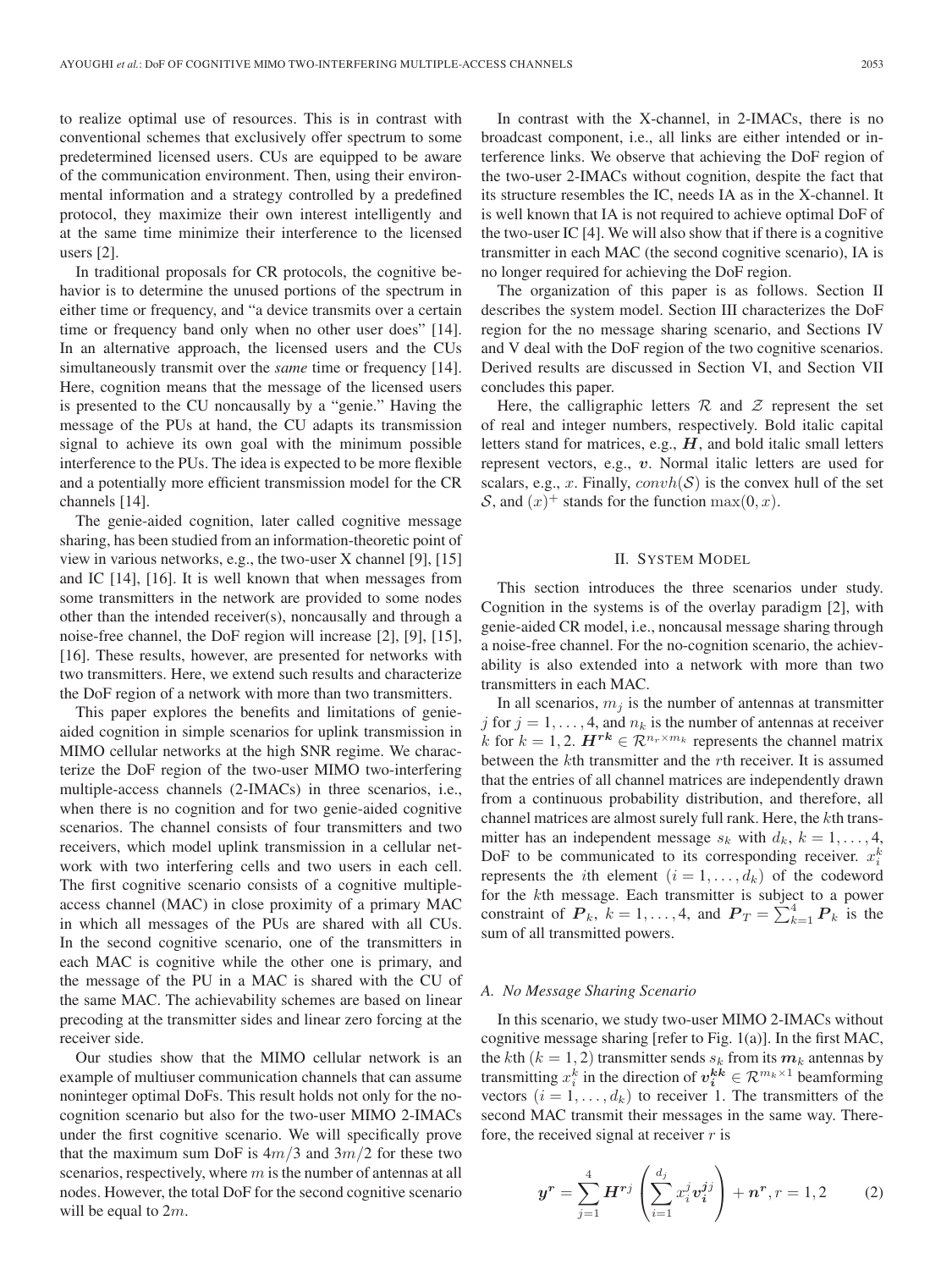

Fig. 1. Three scenarios under study. (a) No message sharing. (b) Cognitive MAC close to a primary MAC. (c) Cognitive transmitters in each MAC.

| TABLE I                                            |
|----------------------------------------------------|
| REOUIRED CSIT FOR DESIGNING BEAMFORMING VECTORS OF |
| 2-IMAC WITHOUT COGNITION                           |

| Beam-forming vectors                                                           | are functions of |
|--------------------------------------------------------------------------------|------------------|
| $v_i^{jj}$ , for $j = 1, 2, and i = 1, , d_j$ $H^{2j}$ for $j = 1, 2$          |                  |
| $v_i^{jj}$ , for $j = 3, 4,$ and $i = 1, , d_j$ H <sup>1j</sup> for $j = 3, 4$ |                  |

where  $n<sup>r</sup>$  is the additive white Gaussian noise (AWGN) vector at the rth receiver.

In the proposed achievability for this scenario, beamforming vectors are functions of channel matrices, as described in Table I.

#### *B. Cognitive MAC in Close Proximity of a Primary MAC*

In the second scenario, all transmitters of the first MAC (CUs) have noncasual access to all messages of the second MAC's transmitters [refer to Fig. 1(b)]. The kth PU ( $k = 3, 4$ ) sends  $s_k$  from its  $m_k$  antennas by transmitting  $x_i^k$  in the direction of  $v_i^{kk} \in \mathcal{R}^{m_k \times 1}$  beamforming vectors  $(i = 1, \ldots, d_k)$  to receiver 2. The jth CU ( $j = 1, 2$ ) sends  $s_j$  from its  $m_j$  antennas by transmitting  $x_i^j$  in the direction of  $v_i^{jj} \in \mathcal{R}^{m_j \times 1}$  beamforming vectors  $(i = 1, \ldots, d_j)$  to receiver 1. Furthermore, all CUs relay each of the PUs' messages, i.e., all CUs send the kth PU's message  $s_k$ ,  $k = 3, 4$ , from  $m_1 + m_2$  antennas by transmitting  $x_i^k$  in the direction of  $\begin{bmatrix} v_i^{1k} \\ v_i^{2k} \end{bmatrix}$ 1  $\in \mathcal{R}^{(m_1+m_2)\times 1}$  beamforming vector  $(i = 1, \ldots, d_k)$  to the second receiver. Therefore, the received signal at receiver  $r$  is

$$
\mathbf{y}^{r} = \sum_{j=1}^{2} \left( \mathbf{H}^{r j} \left( \sum_{i=1}^{d_{j}} x_{i}^{j} v_{i}^{j j} + \sum_{l=3}^{4} \sum_{i=1}^{d_{l}} x_{i}^{l} v_{i}^{j l} \right) \right) + \sum_{k=3}^{4} \left( \mathbf{H}^{r k} \sum_{i=1}^{d_{k}} x_{i}^{k} v_{i}^{k k} \right) + \mathbf{n}^{r}, \quad r = 1, 2 \quad (3)
$$

where  $n^r$  is the AWGN vector at receiver r.

TABLE II REQUIRED CSIT FOR BEAMFORMING VECTORS OF THE COGNITIVE MAC IN CLOSE PROXIMITY OF THE PRIMARY MAC SCENARIO

| Beam-forming vectors                                                    | are functions of          |
|-------------------------------------------------------------------------|---------------------------|
| $v_i^{jj}$ , for $j = 1, 2,$ and $i = 1, , d_j$ $H^{2j}$ for $j = 1, 2$ |                           |
| $\left \frac{v_i^{I\kappa}}{v_i^{2k}}\right $ and $v_i^{kk}$ ,          | $H^{1k}$ for $k = 1, , 4$ |
| for $k = 3, 4, and i = 1, , d_k$                                        |                           |

In the proposed achievability for this scenario, beamforming vectors are functions of channel matrices, as described in Table II.

### *C. Cognitive Transmitters in Each MAC*

In the third scenario, transmitters 1 and 3 are cognitive, and transmitters 2 and 4 are primary [refer to Fig. 1(c)]. The CU in a MAC has noncasual access to the message of the PU of the same MAC. In the first MAC, transmitter 2 sends  $s_2$ from its  $m_2$  antennas by transmitting  $x_i^2$  in the direction of  $v_i^{22} \in \mathcal{R}^{m_2 \times 1}$  beamforming vectors  $(i = 1, \ldots, d_2)$  to the first receiver. Transmitter 1 sends  $s_1$  from its  $m_1$  antennas by transmitting  $x_i^1$  in the direction of  $v_i^{11} \in \mathcal{R}^{m_1 \times 1}$  beamforming vectors  $(i = 1, \ldots, d_1)$ . Moreover, it relays PU's message  $s_2$  from its  $m_1$  antennas by transmitting  $x_i^2$  in the direction of  $v_i^{12} \in$  $\mathcal{R}^{m_1 \times 1}$  beamforming vectors  $(i = 1, \ldots, d_2)$  for receiver 1. The transmitters of the second MAC share and transmit their messages in the same way. Therefore, the received signal at receiver r is

$$
y^{r} = H^{r1}\left(\sum_{i=1}^{d_{1}} x_{i}^{1} v_{i}^{11} + \sum_{i=1}^{d_{2}} x_{i}^{2} v_{i}^{12}\right) + H^{r2}\sum_{i=1}^{d_{2}} x_{i}^{2} v_{i}^{22} + H^{r3}\left(\sum_{i=1}^{d_{3}} x_{i}^{3} v_{i}^{33} + \sum_{i=1}^{d_{4}} x_{i}^{4} v_{i}^{34}\right) + H^{r4}\sum_{i=1}^{d_{4}} x_{i}^{4} v_{i}^{44} + n^{r}, \quad r = 1, 2
$$
 (4)

where  $n^r$  is the AWGN vector at receiver r.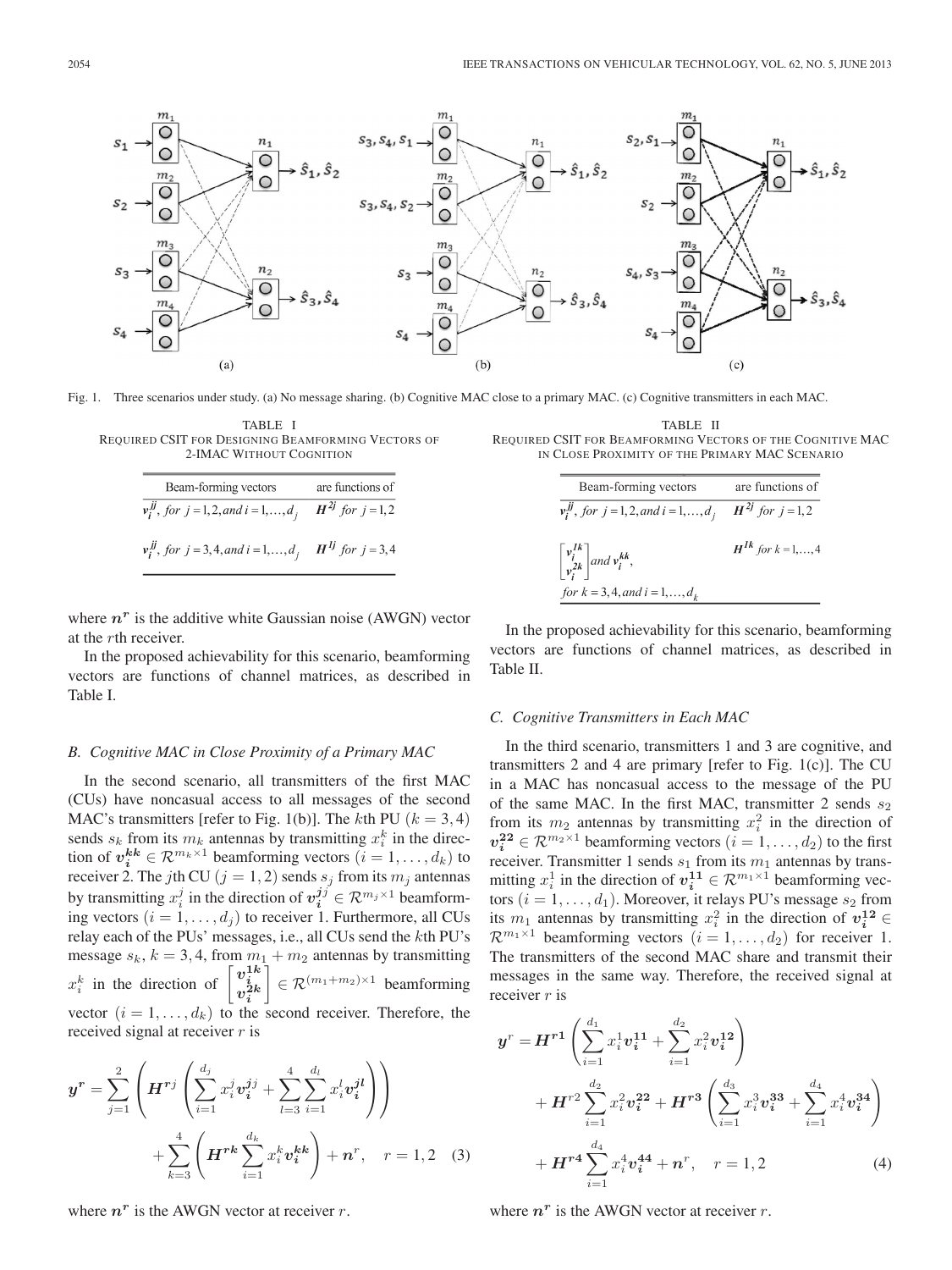TABLE III REQUIRED CSIT FOR DESIGNING BEAMFORMING VECTORS FOR CUS IN EACH MAC SCENARIO

| Beam-forming vectors                                 | are functions of        |
|------------------------------------------------------|-------------------------|
| $v_i^{II}$ , for $i = 1, , d_1$ ,                    | $H^{2j}$ for $j = 1, 2$ |
| and $v_i^{22}$ , and $v_i^{12}$ , for $i = 1, , d_2$ |                         |

$$
v_i^{35}
$$
, for  $i = 1,...,d_3$ ,  
and  $v_i^{44}$ , and  $v_i^{34}$ , for  $i = 1,...,d_4$ 

Table III describes how beamforming vectors depend on channel matrices in the proposed achievability.

## III. TWO-INTERFERING MULTIPLE-ACCESS CHANNELS WITHOUT MESSAGE SHARING

For the no-cognition scenario, the received signal at the rth receiver in (2) can be represented in the following way:

$$
y^{r} = \begin{bmatrix} H^{r1} H^{r2} H^{r3} H^{r4} \end{bmatrix}
$$

$$
\times \left( \sum_{i=1}^{d_1} x_i^1 \begin{bmatrix} v_i^{11} \\ 0 \\ 0 \\ 0 \end{bmatrix} + \sum_{i=1}^{d_2} x_i^2 \begin{bmatrix} 0 \\ v_i^{22} \\ 0 \\ 0 \end{bmatrix}
$$

$$
+ \sum_{i=1}^{d_3} x_i^3 \begin{bmatrix} 0 \\ 0 \\ v_i^{33} \\ 0 \end{bmatrix} + \sum_{i=1}^{d_4} x_i^4 \begin{bmatrix} 0 \\ 0 \\ 0 \\ v_i^{44} \end{bmatrix} \right)
$$

$$
+ n^{r}, \quad r = 1, 2. \tag{5}
$$

The following theorem establishes an outer bound for the DoF region.

*Theorem 1:* The outer bound on the DoF region of the twouser 2-IMACs with no message sharing is

$$
\mathcal{D}_{out}^{0} = \left\{ (d_1, d_2, d_3, d_4) \in \mathcal{R}^{+4} : d_1 + d_2 \le n_1, \n d_3 + d_4 \le n_2, d_1 \le m_1, d_2 \le m_2, \n d_3 \le m_3, d_4 \le m_4, d_1 + d_2 + d_3 \le \max(m_3, n_1), \n d_1 + d_2 + d_4 \le \max(m_4, n_1), \n d_2 + d_3 + d_4 \le \max(m_2, n_2), \n d_1 + d_3 + d_4 \le \max(m_1, n_2), \n \sum_{i=1}^{4} d_i \le \max(m_1 + m_2, n_2), \n \sum_{i=1}^{4} d_i \le \max(m_3 + m_4, n_1) \right\}.
$$
\n(6)

*Proof:* The first six bounds are trivial bounds on the DoF of the MIMO multiple-access components of 2-IMAC. An IC [shown in Fig. 2(a)] can be obtained by omitting message  $s_4$  from network and letting transmitters 1 and 2 share their



Fig. 2. ICs for the proof of Theorem 1.

messages. This message sharing will not reduce  $d_1$ ,  $d_2$ , and  $d_3$ . Theorem 7 in [16] states that

$$
d_1 + d_2 + d_3 \le \min\left\{\sum_{i=1}^3 m_i, n_1 + n_2, \max(m_1 + m_2, n_2), \max(m_3, n_1)\right\} \le \max(m_3, n_1). \quad (7)
$$

This is the seventh bound. The eighth, ninth, and tenth bounds can be proved in a similar way.

The IC shown in Fig. 2(b) can be obtained by sharing messages between transmitters 1 and 2 and between transmitters 3 and 4. Using [16, Th. 7]

$$
\sum_{i=1}^{4} d_i \le \min\left\{\sum_{i=1}^{4} m_i, n_1 + n_2, \max(m_4 + m_3, n_1)\right\}
$$
 (8)

yields eleventh and twelfth bounds.

Before presenting the achievable DoF region of two-user 2-IMACs, we introduce the beamforming vector design ideas in the following example. This example shows how the achievability scheme can be generalized into 2-IMACs with more than two transmitters in each MAC. In a network with more than two interferers, the algorithm presented in Appendix B is used for aligning the interfering signals.

*Example 1:* For three-user MIMO 2-IMACs (transmitters 1, 2, and 3 are in the first MAC, and transmitters 4, 5, and 6 are in the second MAC) with  $m_1 = 6$ ,  $m_2 = 6$ ,  $m_3 = 7$ ,  $m_4 = 2$ ,  $m_5 = 5$ , and  $m_6 = 7$  antennas at transmitters and  $n_1 = 6$ ,  $n_2 =$ 9 antennas at receivers, DoFs  $d_1 = 1$ ,  $d_2 = 1$ ,  $d_3 = 1$ ,  $d_4 = 2$ ,  $d_5 = 2$ , and  $d_6 = 4$  are achievable.

The received signal at the first receiver is

$$
y^{1} = \left[H^{11} H^{12} H^{13} H^{14} H^{15} H^{16}\right] \times \left(x_{1}^{1} \begin{bmatrix} v_{1}^{11} \\ 0 \end{bmatrix} + x_{1}^{2} \begin{bmatrix} 0 \\ v_{1}^{22} \\ 0 \end{bmatrix} + x_{1}^{3} \begin{bmatrix} 0 \\ v_{1}^{33} \\ 0 \end{bmatrix} + \sum_{i=1}^{2} x_{i}^{4} \begin{bmatrix} 0 \\ v_{i}^{44} \\ 0 \end{bmatrix} + \sum_{i=1}^{2} x_{i}^{5} \begin{bmatrix} 0 \\ v_{i}^{55} \\ 0 \end{bmatrix} + \sum_{i=1}^{4} x_{i}^{6} \begin{bmatrix} 0 \\ v_{i}^{66} \\ 0 \end{bmatrix}\right) + n^{1}
$$
 (9)

with  $s_4$ ,  $s_5$ , and  $s_6$  as interfering messages. Since  $(m_6 (n_1)^+ = 1$ , we can select beamforming vector  $v_1^{66} \in \mathcal{R}^7$  as the basis of the null space of  $H^{16}$  for zero forcing by the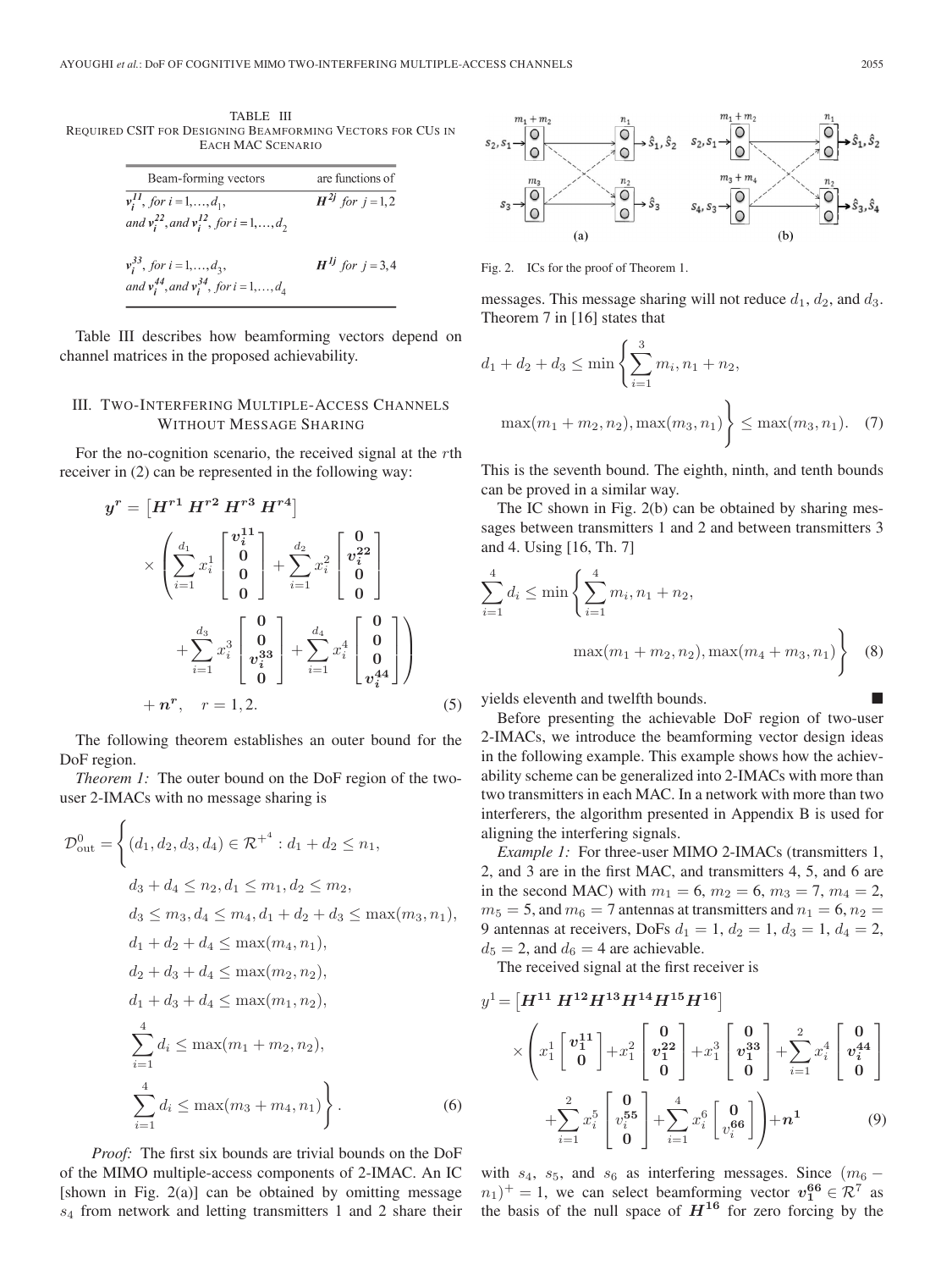transmitter. Then, using the algorithm of Appendix B, we design the rest of the beamforming vectors to be aligned at the first receiver. According to Lemma A.1, for the dimension of the intersection subspace between column spaces of  $H^{14}$ ,  $H^{15}$ , and  $H^{16}$  using (A.1), we have

$$
C_{\{4,5,6\}} = (m_4 + m_5 + m_6 - 2n_1 - (m_4 - n_1)^+ - (m_5 - n_1)^+ - (m_6 - n_1)^+ )^+ = 1 C_{\{4,5\}} = (m_4 + m_5 - n_1 - (m_4 - n_1)^+ - (m_5 - n_1)^+ )^+ = 1 C_{\{4,6\}} = (m_4 + m_6 - n_1 - (m_4 - n_1)^+ - (m_6 - n_1)^+ )^+ = 2 C_{\{5,6\}} = (m_5 + m_6 - n_1 - (m_5 - n_1)^+ - (m_6 - n_1)^+ )^+ = 5.
$$

Since  $C_{\{4,5,6\}} = 1$  and  $r_3 = 1$ , we can design  $v_1^{44} \in \mathcal{R}^2$ ,  $v_1^{55} \in$  $\mathcal{R}^5$  and  $v_2^{66} \in \mathcal{R}^7$  in a way that they become aligned along one dimension. For the design of the remaining beamforming vectors, since  $C_{\{4,5\}} - C_{\{4,5,6\}} = 0$ , the interference of messages  $s_4$  and  $s_5$  can no longer be aligned. However, since  $C_{\{4,6\}} - C_{\{4,5,6\}} = 1$ , we can design  $v_2^{44} \in \mathcal{R}^2$  and  $v_3^{66} \in \mathcal{R}^7$ for alignment. Furthermore, since  $C_{\{5,6\}} - C_{\{4,5,6\}} = 4$ , it is possible to design  $v_2^{55} \in \mathcal{R}^5$  and  $v_4^{66} \in \mathcal{R}^7$  for alignment. Thus, at the first receiver, the range space of these three interfering signals is 3-dimensional; the receiver will not observe the vector  $H^{16}v_1^{66} = 0$ , and each of following vectors

$$
\begin{aligned} q^1 = & H^{14} v_1^{44} = H^{15} v_1^{55} = H^{16} v_2^{66} \\ q^2 = & H^{14} v_2^{44} = H^{16} v_3^{66} \\ q^3 = & H^{15} v_1^{55} = H^{16} v_4^{66} \end{aligned}
$$

occupy one dimension. The three remaining dimensions are reserved for the intended signals.

The received signal at the second receiver is

$$
y^{2} = \left[H^{21} H^{22} H^{23} H^{24} H^{25} H^{26}\right] \times \left(x_{1}^{1} \left[\begin{array}{c} v_{1}^{11} \\ v_{1}^{11} \\ 0 \end{array}\right] + x_{1}^{2} \left[\begin{array}{c} 0 \\ v_{1}^{22} \\ 0 \end{array}\right] + x_{1}^{3} \left[\begin{array}{c} 0 \\ v_{1}^{33} \\ 0 \end{array}\right] + \sum_{i=1}^{2} x_{i}^{4} \left[\begin{array}{c} 0 \\ v_{i}^{44} \\ 0 \end{array}\right] + \sum_{i=1}^{2} x_{i}^{5} \left[\begin{array}{c} 0 \\ v_{i}^{55} \\ 0 \end{array}\right] + \sum_{i=1}^{4} x_{i}^{6} \left[\begin{array}{c} 0 \\ v_{i}^{66} \\ 0 \end{array}\right] + n^{2} \tag{10}
$$

with  $s_1$ ,  $s_2$ , and  $s_3$  as interfering signals. Since, according to  $(A.1)$ 

$$
C_{\{1,2,3\}} = (m_1 + m_2 + m_3 - 2n_2 - (m_1 - n_2)^+ - (m_2 - n_2)^+ - (m_3 - n_2)^+)^+ = 1
$$

we can design  $v_1^{11} \in \mathcal{R}^6$ ,  $v_1^{22} \in \mathcal{R}^6$ , and  $v_1^{33} \in \mathcal{R}^7$  beamforming vectors in a way that they are aligned along one dimension. The eight remaining dimensions at the second receiver are assigned to intended signals  $(s_4, s_5, \text{ and } s_6)$ .

It can be verified that these DoF values are in the boundary of the DoF region. If we omit messages  $s_1$  and  $s_2$  in the network, and all transmitters of the second MAC share their messages, the IC shown in Fig. 3 will be obtained. According to [16], we have  $d_3 + d_4 + d_5 + d_6 \leq 9$ . Similarly,  $d_2 + d_4 + d_5 + d_6 \leq$ 9 and  $d_1 + d_4 + d_5 + d_6 \leq 9$ .



Fig. 3. ICs for the upper bound of Example 1.

Now, we continue with characterizing the DoF region of twouser MIMO 2-IMACs.

*Theorem 2:* For the two-user 2-IMAC with no message sharing, an achievable DoF region is

$$
\mathcal{D}_{\text{in}}^{0} \stackrel{\Delta}{=} \operatorname{convh}\left(\mathcal{D}_{\text{out}}^{0} \cap \mathcal{Z}^{+4}\right)
$$
\n
$$
= \operatorname{convh}\left(\left\{(d_1, d_2, d_3, d_4) \in \mathcal{Z}^{+4} : d_1 \le m_1, d_2 \le m_2, d_3 \le m_3, d_4 \le m_4\right.\right.
$$
\n
$$
I_2 + d_3 + d_4 \le n_2, I_1 + d_1 + d_2 \le n_1\right\})\tag{11}
$$

where

$$
I_{2} \stackrel{\Delta}{=} (d_{1} - (m_{1} - n_{2})^{+})^{+} + (d_{2} - (m_{2} - n_{2})^{+})^{+}
$$
  
\n
$$
-\min \left\{ (d_{1} - (m_{1} - n_{2})^{+})^{+}, (d_{2} - (m_{2} - n_{2})^{+})^{+} \right\}
$$
  
\n
$$
(m_{1} + m_{2} - n_{2} - (m_{1} - n_{2})^{+} - (m_{2} - n_{2})^{+})^{+} \right\}
$$
  
\n
$$
I_{1} \stackrel{\Delta}{=} (d_{3} - (m_{3} - n_{1})^{+})^{+} + (d_{4} - (m_{4} - n_{1})^{+})^{+}
$$
  
\n
$$
-\min \left\{ (d_{3} - (m_{3} - n_{1})^{+})^{+}, (d_{4} - (m_{4} - n_{1})^{+})^{+} \right\}
$$
  
\n
$$
(m_{3} + m_{4} - n_{1} - (m_{3} - n_{1})^{+} - (m_{4} - n_{1})^{+})^{+} \right\}.
$$

*Proof:* The achievability scheme is based on the techniques used for the two-user X channel in [9]. Based on (5), we need to design a set of linear beamforming vectors for each message, i.e.,

(13)

$$
\mathcal{V}^1 = \left\{ \begin{bmatrix} v_i^{11} \\ 0 \\ 0 \\ 0 \end{bmatrix} \in \mathcal{R} \left( \sum_{i=1}^4 m_i \right) \times 1, i = 1, \dots, d_1 \right\}
$$

$$
\mathcal{V}^2 = \left\{ \begin{bmatrix} 0 \\ v_i^{22} \\ 0 \\ 0 \end{bmatrix} \in \mathcal{R} \left( \sum_{i=1}^4 m_i \right) \times 1, i = 1, \dots, d_2 \right\}
$$

$$
\mathcal{V}^3 = \left\{ \begin{bmatrix} 0 \\ 0 \\ v_i^{33} \\ 0 \end{bmatrix} \in \mathcal{R} \left( \sum_{i=1}^4 m_i \right) \times 1, i = 1, \dots, d_3 \right\}
$$

$$
\mathcal{V}^4 = \left\{ \begin{bmatrix} 0 \\ 0 \\ 0 \\ v_i^{44} \end{bmatrix} \in \mathcal{R} \left( \sum_{i=1}^4 m_i \right) \times 1, i = 1, \dots, d_4 \right\}. \quad (14)
$$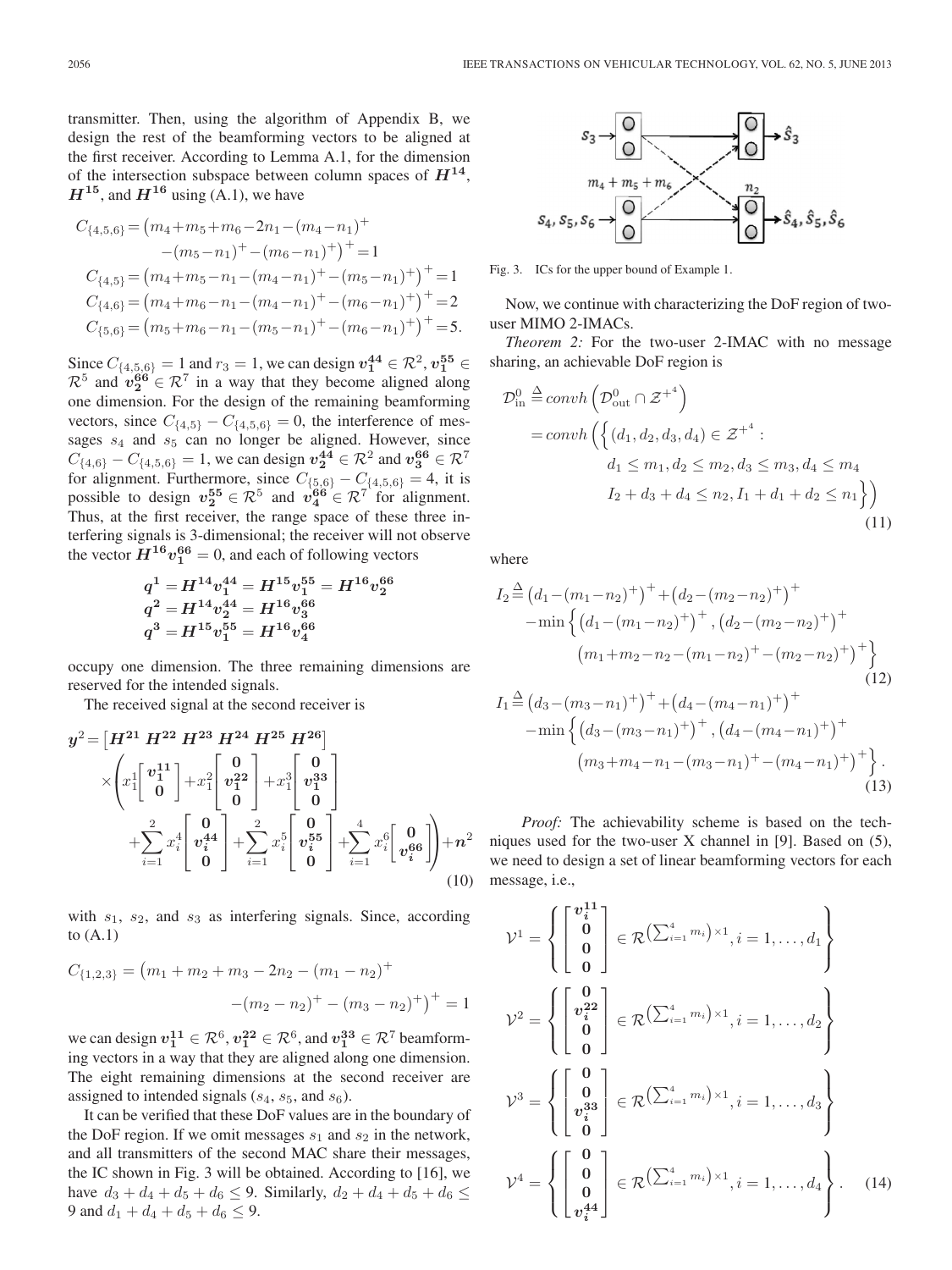At the receiver, the set of vectors carrying intended signals is required to be resolvable, i.e., they must be linearly independent. Whereas, the vectors that carry interference do not need to be resolvable; a number of such vectors may be aligned along one received vector. To achieve optimal DoF by linear zero forcing, at the signal space of a receiver, all received vectors must be linearly independent, as discussed in lemma 14 in [16]. Therefore, it is necessary that the union of  $\bigcup_{i=1}^{4} \mathcal{V}^i$  be a set of linearly independent vectors, which is guaranteed by the first four bounds in  $\mathcal{D}_{\text{in}}^0$ .

At the second receiver,  $s_1$  and  $s_2$  are interfering messages. The aim is to design  $d_1 + d_2$  vectors of the sets  $\mathcal{V}^1$  and  $\mathcal{V}^2$  such that they occupy as few dimensions as possible in the signal space of the second receiver while remaining linearly independent at the intended receiver, i.e., they occupy a  $(d_1 + d_2)$ dimensional subspace in the signal space of the first receiver. To this end, we first design the beamforming vectors for zero forcing the interfering signals by transmitters. Subsequently, we use IA to design the possible remaining vectors.

To zero force the interfering signals by transmitters, we select the first  $(m_1 - n_2)^+$  vectors of  $\mathcal{V}^1$  as the basis of the null space of  $H^{21}$  and the first  $(m_2 - n_2)^+$  vectors of  $\mathcal{V}^2$  as the basis of the null space of  $H^{22}$ . We can design other possible vectors of  $\mathcal{V}^1$  and  $\mathcal{V}^2$  to be aligned at the second receiver. According to Lemma A.1, in (A.1), the dimension of the intersection subspace between the column spaces of  $H^{21}$  and  $H^{22}$ is  $C_{\{1,2\}} = (m_1 + m_2 - n_2 - (m_1 - n_2)^+ - (m_2 - n_2)^+)^+$ . After performing zero forcing by transmitters, we can align at most  $C_{\{1,2\}}$  dimensions of the interfering signals. If more beamforming vectors are required, i.e.,  $d_1 > (m_1 - n_2)^+$  +  $C_{\{1,2\}}$  or  $d_2 > (m_2 - n_2)^+ + C_{\{1,2\}}$ , we generate them at random from a continuous probability distribution, guaranteeing linear independency of these vectors with high probability. Therefore, the dimension of the subspace spanned by the interference at the second receiver is given by  $I_2$  in (12).

In the  $n_2$ -dimensional space of the second receiver, the dimension of the subspace spanned by the received interference is  $I_2$ , and the dimension of the subspace spanned by the desired signals is  $d_3 + d_4$ . To use the linear zeroforcing receiver, all  $I_2 + d_3 + d_4$  received vectors must be linearly independent, which is guaranteed by the fifth bound in  $\mathcal{D}_{\text{in}}^0$ . Beamforming vectors  $\mathcal{V}^3$  and  $\mathcal{V}^4$  can be designed in a similar way.

Consequently, all integer-valued DoFs  $(d_1, d_2, d_3, d_4)$  that satisfy all six bounds of  $\mathcal{D}_{\text{in}}^0$  and the convex hull of all such points (by time sharing) are achievable. In part D.1 of Appendix D, we show that every integer-valued point in the outer bound  $\mathcal{D}_{\text{out}}^0$  is achievable by the aforementioned scheme. This completes the proof.

Since the achievable region  $\mathcal{D}_{\text{in}}^0$  in (11) is the convex hull of all integer points in the outer bound of  $\mathcal{D}^0_{\text{out}}$  in (6), if a corner point of the outer bound assumes noninteger values, there will be a gap between the inner and outer bounds. As an example, if there are m antennas in all nodes, then  $(d_1 =$  $m/3, d_2 = m/3, d_3 = m/3, d_4 = m/3$  is a corner point of  $\mathcal{D}_{\text{out}}^0$ , which is noninteger if m is not a multiple of three, and therefore, it is not achievable by Theorem 2. However, in the following example, we will observe that the noninteger spatial

DoFs are also achievable by applying the scheme introduced in Theorem 2 for the multiletter extension of the channel.

*Example 2:* In the two-user 2-IMAC with no message sharing with  $m > 1$  antennas at all nodes,  $(d_1 = m/3, d_2 =$  $m/3$ ,  $d_3 = m/3$ ,  $d_4 = m/3$ ) is almost surely achievable by three-symbol extension of the constant channel.

If we use this channel three times, the received signal at receiver  $r$  can be written in the following way:

$$
\overline{y^{r}} = \left[\overline{H^{r1}} \ \overline{H^{r2}} \ \overline{H^{r3}} \ \overline{H^{r4}}\right] \times \left(\sum_{i=1}^{m} x_{i}^{1} \begin{bmatrix} v_{i}^{11} \\ 0 \\ 0 \\ 0 \end{bmatrix} + \sum_{i=1}^{m} x_{i}^{2} \begin{bmatrix} 0 \\ v_{i}^{22} \\ 0 \\ 0 \end{bmatrix} + \sum_{i=1}^{m} x_{i}^{3} \begin{bmatrix} 0 \\ 0 \\ v_{i}^{33} \\ 0 \end{bmatrix} + \sum_{i=1}^{m} x_{i}^{4} \begin{bmatrix} 0 \\ 0 \\ 0 \\ v_{i}^{44} \end{bmatrix}\right) + \overline{n^{r}}, \quad r = 1, 2 \qquad (15)
$$

where  $\overline{H^{ri}} \in \mathbb{R}^{3m \times 3m}$  is the block diagonal channel matrix that represents the channel between the rth receiver and the ith transmitter in the three-symbol extension model

$$
\overline{H^{ri}} \stackrel{\Delta}{=} \begin{bmatrix} H^{ri} & 0 & 0 \\ 0 & H^{ri} & 0 \\ 0 & 0 & H^{ri} \end{bmatrix} . \tag{16}
$$

Matrices  $H^{ri}$  are assumed to be full rank and remain constant during communication.  $v_i^{jj} \in \mathcal{R}^{3m \times 1}$  is the beamforming vector for the  $i$ th element of the codeword for message  $j$  in the three-symbol extension model, i.e.,  $v_i^{jj}(t)$  is the beamforming vector for the *i*th element of the codeword for message  $j$  at time  $t = 1, 2, 3$ 

$$
\overline{v_i^{jj}} \stackrel{\Delta}{=} \begin{bmatrix} v_i^{jj}(1) \\ v_i^{jj}(2) \\ v_i^{jj}(3) \end{bmatrix} \tag{17}
$$

and  $\overline{n^r}$  is the AWGN vector in the extended channel at the *r*th receiver.

For  $m > 1$ , to design the set of beamforming vectors for each message

$$
\mathcal{V}^{1} = \begin{cases} \begin{bmatrix} \overline{v_{i}^{11}} \\ 0 \\ 0 \end{bmatrix} \in \mathcal{R}^{12m \times 1}, i = 1, \dots, m \end{cases}
$$

$$
\mathcal{V}^{2} = \begin{cases} \begin{bmatrix} \frac{0}{v_{i}^{22}} \\ 0 \end{bmatrix} \in \mathcal{R}^{12m \times 1}, i = 1, \dots, m \end{cases}
$$

$$
\mathcal{V}^{3} = \begin{cases} \begin{bmatrix} 0 \\ \frac{0}{v_{i}^{33}} \end{bmatrix} \in \mathcal{R}^{12m \times 1}, i = 1, \dots, m \end{cases}
$$

$$
\mathcal{V}^{4} = \begin{cases} \begin{bmatrix} 0 \\ 0 \\ \frac{0}{v_{i}^{44}} \end{bmatrix} \in \mathcal{R}^{12m \times 1}, i = 1, \dots, m \end{cases}
$$
(18)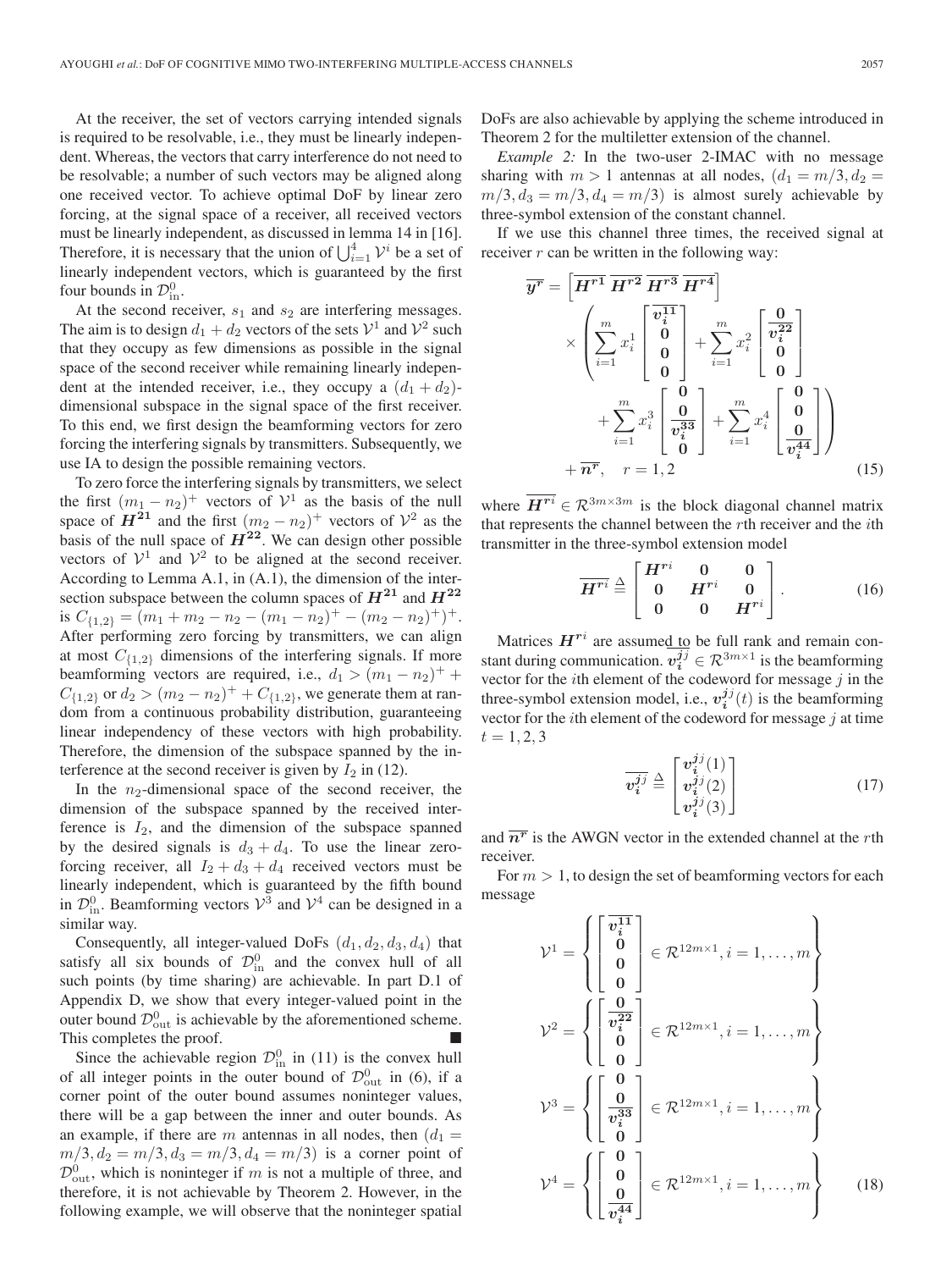we use the scheme proposed in Theorem 2 for the threesymbol extension channel model of (15). Thus,  $(d_1 = m, d_2 =$  $m, \overline{d_3} = m, \overline{d_4} = m$  is achievable, and  $(d_1 = m/3, d_2 =$  $m/3$ ,  $d_3 = m/3$ ,  $d_4 = m/3$ ) is the DoF per channel use.

In a network with  $m = 1$  (a SISO network), however, all the channel matrices  $\overline{H^{ri}}$  in (15) are a multiple of the 3  $\times$ 3 identity matrix. Subsequently, if we design some beamforming vectors to be aligned at the nonintended receiver, they will also be aligned at the intended receivers, and the scheme of Theorem 2 is not applicable. Since in this paper our aim is to characterize the spatial DoF region of the MIMO channel, we do not deal with the DoF of the SISO system.

The following theorem establishes the exact characterization of the spatial DoF region.

*Theorem 3:*  $\mathcal{D}^0 = \mathcal{D}_{\text{out}}^0$ .

*Proof:* Using the concept of normalized DoF, with an argument similar to [9, Lemmas 2 and 3 and Th. 11], it follows that  $\mathcal{D}_{\text{out}}^0$  is the exact characterization of the DoF region.

# IV. COGNITIVE MULTIPLE-ACCESS CHANNEL IN CLOSE PROXIMITY OF A PRIMARY MULTIPLE-ACCESS CHANNEL

For the channel described in Section II-B, the received signals at the rth receiver in (3) can be represented in the following way:

$$
y^{r} = \begin{bmatrix} H^{r1} H^{r2} H^{r3} H^{r4} \end{bmatrix} \times \begin{pmatrix} \frac{d_1}{2} & \frac{d_2}{2} & \frac{d_2}{2} \\ \frac{d_1}{2} & \frac{d_1}{2} & \frac{d_2}{2} \\ 0 & 0 & \frac{d_2}{2} \\ 0 & 0 & \frac{d_2}{2} \\ 0 & 0 & \frac{d_2}{2} \\ 0 & 0 & \frac{d_2}{2} \\ 0 & 0 & \frac{d_2}{2} \\ 0 & 0 & \frac{d_2}{2} \end{pmatrix} + \sum_{i=1}^{d_3} x_i^3 \begin{bmatrix} v_i^{13} \\ v_i^{23} \\ v_i^{33} \\ 0 \\ 0 & i \end{bmatrix} + n^r, \quad r = 1, 2. \tag{19}
$$

In the following theorem, we establish an outer bound for the DoF region.

*Theorem 4:* The outer bound on the DoF region of the two-user 2-IMACs for the cognitive scenario described in Section II-B is

$$
\mathcal{D}_{\text{out}}^{1} = \left\{ (d_{1}, d_{2}, d_{3}, d_{4}) \in \mathcal{R}^{+^{4}} : d_{1} + d_{2} \le n_{1} \right.\n d_{3} + d_{4} \le n_{2}, d_{1} \le m_{1}, d_{2} \le m_{2} \left.\sum_{i=1}^{4} d_{i} \le \sum_{i=1}^{4} m_{i}, d_{1} + d_{2} + d_{3} \le m_{1} + m_{2} + m_{3} \right.\n d_{1} + d_{2} + d_{4} \le m_{1} + m_{2} + m_{4} \left.\sum_{i=1}^{4} d_{i} + d_{i} \le \max(m_{2}, n_{2})\right.\n d_{1} + d_{3} + d_{4} \le \max(m_{1}, n_{2}) \left.\sum_{i=1}^{4} d_{i} \le \max(m_{1} + m_{2}, n_{2})\right\}.
$$
\n(20)

*Proof:* The first seven bounds are trivial bounds on the DoF of the MIMO multiple-access and broadcast channel components of the 2-IMACs with message sharing. For the eighth bound, we obtain the IC with one message sharing, shown in



Fig. 4. ICs with one message sharing for the proof of Theorem 4.

Fig. 4(a); if we omit message  $s_1$  from the channel, the third and fourth transmitters also share their messages. Of course, sharing messages  $s_3$  and  $s_4$  will not decrease the DoF region of messages  $s_2$ ,  $s_3$ , and  $s_4$ . Then, from [16]

$$
d_2 + d_3 + d_4 \le \min\left\{\sum_{i=1}^4 m_i, n_1 + n_2, \max(m_2, n_2)\right\}
$$
  

$$
\le \max(m_2, n_2).
$$
 (21)

The ninth bound is derived in a similar way. The tenth bound is derived by sharing  $s_1$  and  $s_2$  between the first and second transmitters and sharing  $s_3$  and  $s_4$  between the third and forth transmitters to obtain an IC with one message sharing, as shown in Fig. 4(b). Consequently, [16, Th. 7] yields the outer bound. -

To establish the achievable DoF region for this scenario, we make use of the following theorem. (Proof is given in Appendix C.)

*Theorem 5:* Consider matrices  $\begin{bmatrix} A & B^1 \end{bmatrix}$  and  $\begin{bmatrix} A & B^2 \end{bmatrix}$ . All entries of  $A \in \mathbb{R}^{n \times m}$ ,  $B^1 \in \mathbb{R}^{n \times m_1}$ , and  $B^2 \in \mathbb{R}^{n \times m_2}$  are independently drawn from a continuous probability distribution, so these matrices and the concatenated matrices ( $[A \ B^1]$ and  $[A \ B^2]$  are almost surely full rank. If  $[A \ B^1]$  $N_1 = \begin{bmatrix} A & B^1 \end{bmatrix} \begin{bmatrix} N_{1u} \ N_{1u} \end{bmatrix}$  $N_{1d}$  $\begin{bmatrix} 1 & 0 \end{bmatrix}$  = 0 and  $\begin{bmatrix} A & B^2 \end{bmatrix}$   $N_2 = \begin{bmatrix} A & B^2 \end{bmatrix}$  $\sqrt{\ }N_{2u}$  $N_{\bm{2d}}$  $\left[ \begin{array}{cc} = & 0, \text{ where } N_{1u} \in \mathcal{R}^{m \times (m + m_1 - n)^+}, N_{1d} \in \end{array} \right]$  $\mathcal{R}^{m_1 \times (m+m_1 - n)^+}, \ \mathcal{N}_{2u} \in \mathcal{R}^{m \times (m+m_2 - n)^+}, \ \text{and} \ \mathcal{N}_{2d} \in$  $\mathcal{R}^{m_2 \times (m+m_2-n)^+}$ , then the number of independent columns in

$$
W = \begin{bmatrix} N_{1u} & N_{2u} \\ N_{1d} & 0 \\ 0 & N_{2d} \end{bmatrix}
$$
 (22)

is given by

$$
f_1 = (m + m_1 - n)^+ + (m + m_2 - n)^+ - (m - n)^+.
$$
 (23)

We proceed with deriving an achievable DoF region in the following theorem.

*Theorem 6:* An achievable DoF region for the scenario described in Section II-B is

$$
\mathcal{D}_{\text{in}}^{1} \stackrel{\Delta}{=} \operatorname{convh}(\mathcal{D}_{\text{out}}^{1} \cap \mathcal{Z}^{+})
$$
\n
$$
= \operatorname{convh}\left(\left\{ (d_1, d_2, d_3, d_4) \in \mathcal{Z}^{+} : d_1 \le m_1, d_2 \le m_2 \right\}
$$
\n
$$
d_3 \le m_1 + m_2 + m_3, d_4 \le m_1 + m_2 + m_4
$$
\n
$$
\sum_{i=1}^{4} d_i \le \sum_{i=1}^{4} m_i, I_2 + d_3 + d_4 \le n_2,
$$
\n
$$
I_1 + d_1 + d_2 \le n_1 \right\})\n(24)
$$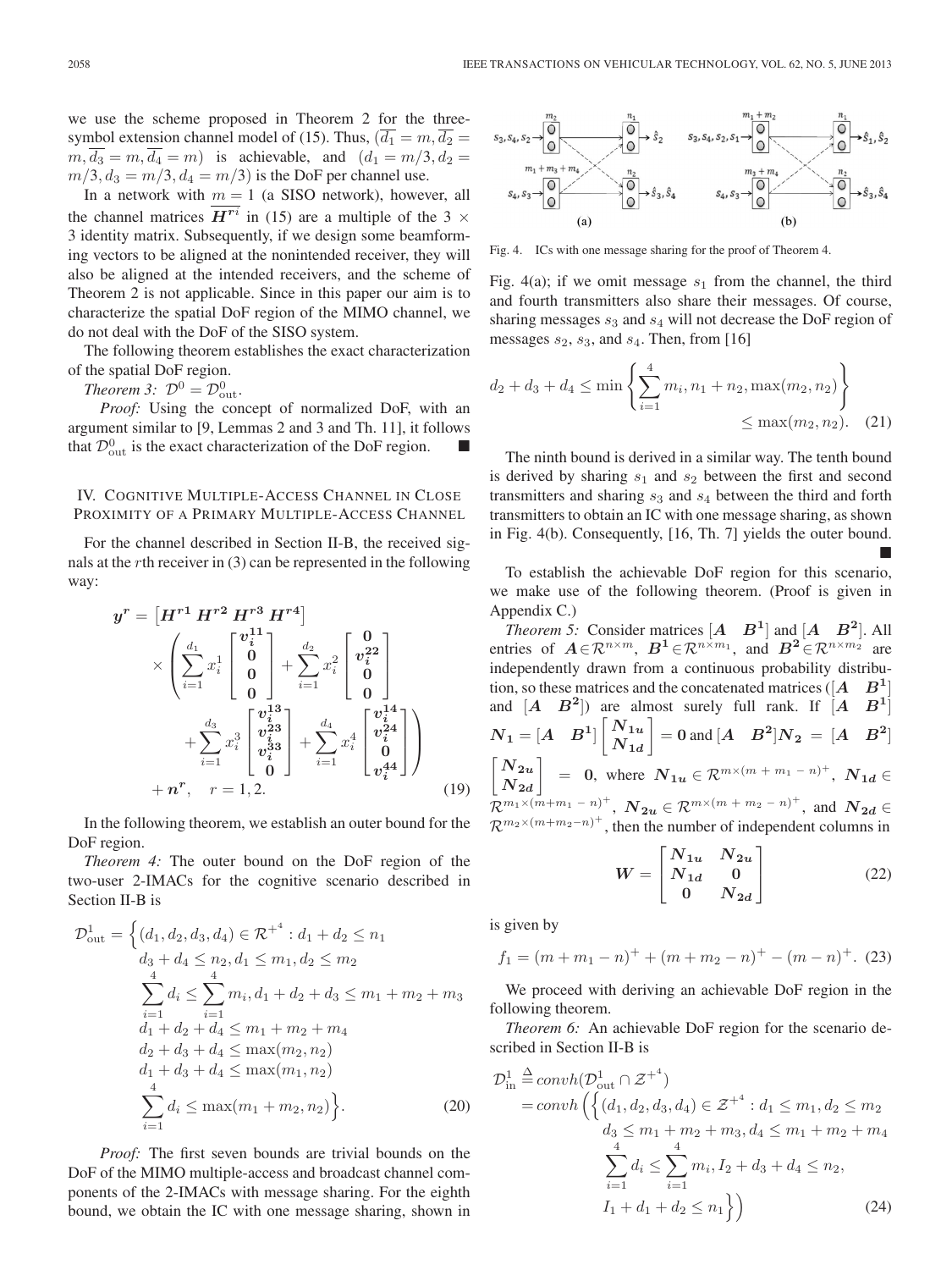where

$$
I_2 \stackrel{\Delta}{=} (d_1 - (m_1 - n_2)^+) + (d_2 - (m_2 - n_2)^+) + (-\min \left\{ (d_1 - (m_1 - n_2)^+) + (d_2 - (m_2 - n_2)^+) + (m_1 + m_2 - n_2 - (m_1 - n_2)^+ - (m_2 - n_2)^+ \right\},\tag{25}
$$

$$
I_1 \stackrel{\Delta}{=} \begin{cases} X_3 + X_4 - \min\{X_3, X_4, A\} & \text{if } m_1 + m_2 < n_1 \\ ((d_3 - m_3)^+ + (d_4 - m_4)^+ & \text{if } m_1 + m_2 \ge n_1 \\ -(m_1 + m_2 - n_1))^+ & \text{if } m_1 + m_2 \ge n_1 \end{cases} \tag{26}
$$

where

$$
A \stackrel{\Delta}{=} \left( \sum_{i=1}^{4} m_i - n_1 - (m_1 + m_2 + m_3 - n_1)^+ - (m_1 + m_2 + m_4 - n_1)^+ \right)^+
$$
 (27)

$$
X_3 \stackrel{\Delta}{=} (d_3 - (m_1 + m_2 + m_3 - n_1)^+)^+ \tag{28}
$$

$$
X_4 \stackrel{\Delta}{=} \left( d_4 - (m_1 + m_2 + m_4 - n_1)^+ \right)^+.
$$
 (29)

*Proof:* In a similar manner to Theorem 2, based on (19), we need to design

$$
\mathcal{V}^{1} = \left\{ \begin{bmatrix} v_{i}^{11} \\ 0 \\ 0 \\ 0 \end{bmatrix} \in \mathcal{R} \left( \sum_{i=1}^{4} m_{i} \right) \times 1, i = 1, ..., d_{1} \right\}
$$

$$
\mathcal{V}^{2} = \left\{ \begin{bmatrix} 0 \\ v_{i}^{22} \\ 0 \\ 0 \end{bmatrix} \in \mathcal{R} \left( \sum_{i=1}^{4} m_{i} \right) \times 1, i = 1, ..., d_{2} \right\}
$$

$$
\mathcal{V}^{3} = \left\{ \begin{bmatrix} v_{i}^{13} \\ v_{i}^{23} \\ v_{i}^{33} \\ 0 \end{bmatrix} \in \mathcal{R} \left( \sum_{i=1}^{4} m_{i} \right) \times 1, i = 1, ..., d_{3} \right\}
$$

$$
\mathcal{V}^{4} = \left\{ \begin{bmatrix} v_{i}^{14} \\ v_{i}^{24} \\ 0 \\ v_{i}^{44} \end{bmatrix} \in \mathcal{R} \left( \sum_{i=1}^{4} m_{i} \right) \times 1, i = 1, ..., d_{4} \right\}.
$$
 (30)

By the same reasoning as in the proof of Theorem 2, all vectors in the union of  $\bigcup_{i=1}^{4} \mathcal{V}^i$  must be linearly independent, which is guaranteed by the first five bounds in  $\mathcal{D}^1_{\text{in}}$ .

At the second receiver,  $s_1$  and  $s_2$  are interfering messages. The design of beamforming vectors in  $\mathcal{V}^1$  and  $\mathcal{V}^2$  is as presented in the proof of Theorem 2. At the first receiver,  $s_3$  and  $s_4$ are interfering messages. Using Theorem 5, we first design the beamforming vectors for zero forcing the interfering signals by transmitters. Then, we make use of IA for designing the remaining vectors. According to Theorem 5, we should consider two different cases:  $m_1 + m_2 < n_1$  and  $m_1 + m_2 \ge n_1$ .

In case of  $m_1 + m_2 < n_1$ , we can select the first  $(m_1 +$  $m_2 + m_3 - n_1$ <sup>+</sup> vectors of  $\mathcal{V}^3$  as the basis of the null

space of  $[H^{11} \ H^{12} \ H^{13}]$  and the first  $(m_1 + m_2 + m_4$  $n_1$ <sup>+</sup> vectors of  $\mathcal{V}^4$  as the basis of the null space of  $[H<sup>11</sup> H<sup>12</sup> H<sup>14</sup>]$ . Since  $m_1 + m_2 < n_1$ , these vectors are linearly independent according to Theorem 5. If more beamforming vectors are required, i.e.,  $X_3 > 0$  and  $X_4 > 0$ , we may be able to design these vectors to be aligned at the first receiver. According to Lemma A.1 in Appendix A, considering matrices  $[H^{11} \ H^{12} \ H^{13}]$  and  $[H^{11} \ H^{12} \ H^{14}]$ , we can select  $(m_1 + m_2 + \sum_{i=1}^4 m_i - n_1 - (m_1 + m_2 +$  $m_3 - n_1$ <sup>+</sup> –  $(m_1 + m_2 + m_4 - n_1)$ <sup>+</sup>)<sup>+</sup> vectors for alignment. However, it can be verified that only the first A, defined in (27), beamforming vectors are linearly independent. Since the difference of each pair of beamforming vectors designed for alignment lies in the null space of  $[H^{11} \ H^{12} \ H^{13} \ H^{14}]$ , which is  $(\sum_{i=1}^4 m_i - n_1)^+$ -dimensional

$$
[H^{11} H^{12} H^{13}] \begin{bmatrix} v_i^{13} \\ v_i^{23} \\ v_i^{33} \\ 0 \end{bmatrix} = [H^{11} H^{12} H^{14}] \begin{bmatrix} v_i^{14} \\ v_i^{24} \\ 0 \\ v_i^{44} \end{bmatrix}
$$
  
\n
$$
\Rightarrow [H^{11} H^{12} H^{13} H^{14}] \begin{bmatrix} v_i^{13} - v_i^{14} \\ v_i^{23} - v_i^{24} \\ v_i^{33} \\ -v_i^{44} \end{bmatrix} = 0 \quad (31)
$$

after zero forcing by transmitters only A linearly independent beamforming vectors are left for alignment. Thus, we can align  $\min\{X_3, X_4, A\}$  vectors at the first receiver. If still more beamforming vectors are required, i.e.,  $d_3 > (m_1 + m_2 + m_3 (n_1)^+$  + min{ $X_3, X_4, A$ } or  $d_4 > (m_1 + m_2 + m_4 - n_1)^+$  +  $\min\{X_3, X_4, A\}$ , we generate them at random from a continuous probability distribution to almost surely guarantee their linear independency. Therefore, the dimension of the subspace spanned by the interference at the first receiver is given by the first expression of  $I_1$  in (26).

In case of  $m_1 + m_2 \ge n_1$ , we have  $(m_1 + m_2 + m_3 - n_1)^+$ vectors as the basis of the null space of  $[H^{11} \ H^{12} \ H^{13}]$  and  $(m_1 + m_2 + m_4 - n_1)^+$  vectors as the basis of the null space of  $[H<sup>11</sup> H<sup>12</sup> H<sup>14</sup>]$ . However, according to Theorem 5, these two null spaces have  $m_1 + m_2 - n_1$  common dimensions. We can demonstrate the number of possible beamforming vectors for zero forcing the interference by transmitters in the Venn diagram of Fig. 5.

In this case, we can select the first  $m_3$  vectors of  $\mathcal{V}^3$  as the basis of the null space of  $[H^{11} \ H^{12} \ H^{13}]$  and the first  $m_4$  vectors of  $\mathcal{V}^4$  as the basis of the null space of  $[H<sup>11</sup> H<sup>12</sup> H<sup>14</sup>]$ . If  $d_3 > m_3$  or  $d_4 > m_4$ , it is possible to select  $m_1 + m_2 - n_1$  more beamforming vectors either from the null space of  $[H^{11} \ H^{12} \ H^{13}]$  for  $V^3$  or from null space of  $[H<sup>11</sup> H<sup>12</sup> H<sup>14</sup>]$  for  $V<sup>4</sup>$  or a combination of  $m_1 + m_2$  –  $n_1$  such vectors for  $\mathcal{V}^3$  and  $\mathcal{V}^4$ . It should be noted that by selecting more beamforming vectors for zero forcing, according to Theorem 5, the union of  $V^3 \cup V^4$  can no longer be a set of linearly independent vectors. In the rest of the proof, we will see that in case  $m_1 + m_2 \geq n_1$  we do not need IA to achieve the DoF region's upper bound. Thus, the second expression of  $I_1$  in (26) gives the dimension of the subspace spanned by the interference at the first receiver. By a similar argument as in the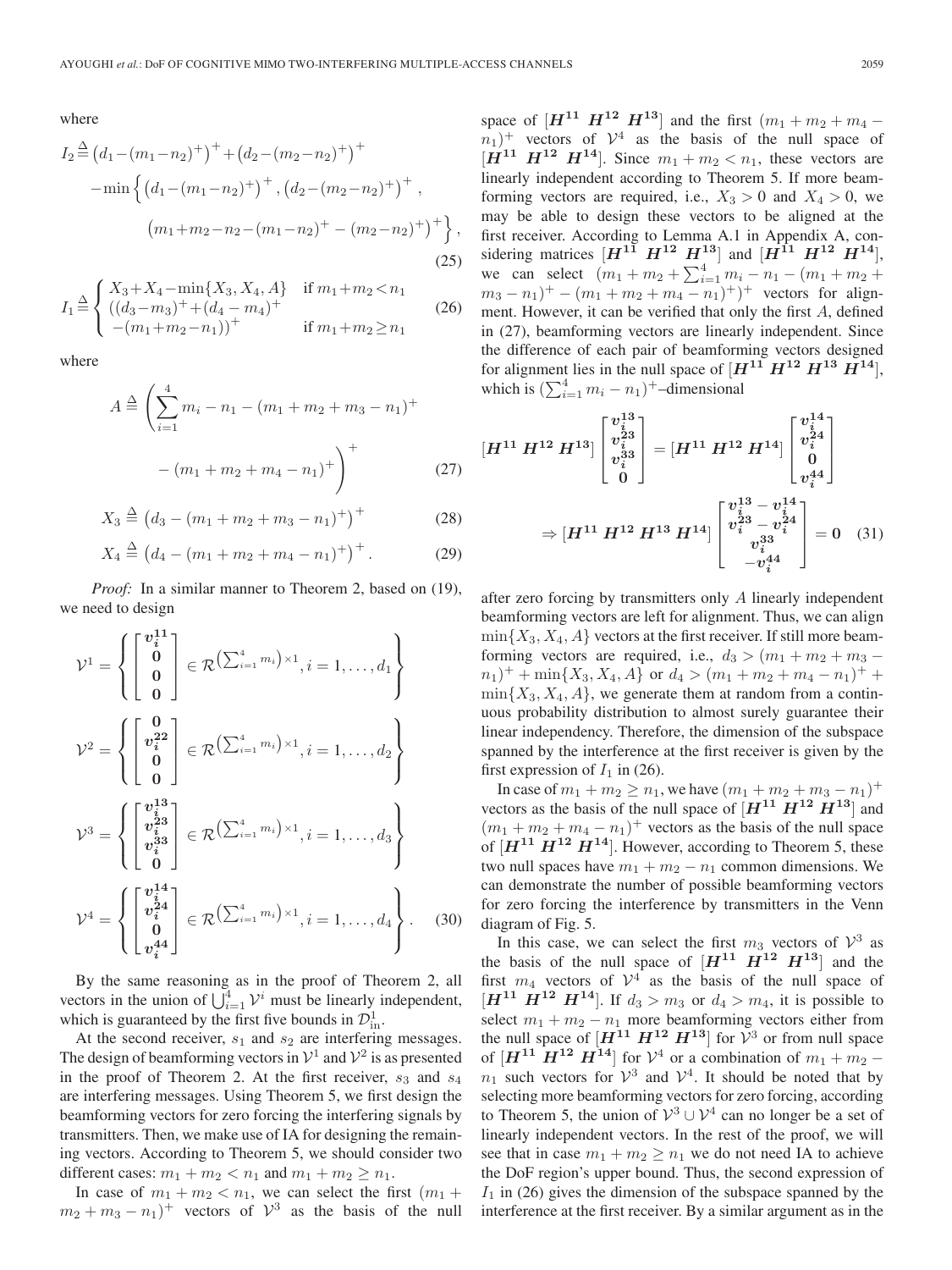

Fig. 5. Venn diagram of the number of beamforming vectors for  $m_1 + m_2 > n_1$ .

proof of Theorem 2, we can use linear zero-forcing receiver at receiver 1 provided that  $I_1 + d_1 + d_2 \leq n_1$ .

It follows that all integer-valued DoFs  $(d_1, d_2, d_3, d_4)$  that satisfy all seven bounds of  $\mathcal{D}^1_{\text{in}}$  and the convex hull of all such points (by time sharing) are achievable. In part D.2 of Appendix D, we show that every integer-valued point in the outer bound  $\mathcal{D}_{out}^1$  is achievable by the aforementioned scheme. This completes the proof.

As shown above, the convex hull of all integer DoFs in the outer bound  $\mathcal{D}_{out}^1$  in (20) is achievable. If all corner points of  $\mathcal{D}_{\text{out}}^1$  assume integer values,  $\mathcal{D}_{\text{in}}^1$  in (24) matches  $\mathcal{D}_{\text{out}}^1$ . In general, if  $\mathcal{D}_{\text{out}}^1$  has a noninteger corner point, there is a gap between  $\mathcal{D}_{\text{in}}^1$  of Theorem 6 and  $\mathcal{D}_{\text{out}}^1$ . For example, if the number of antennas in all nodes is equal to  $m,(d_1 = m/2, d_2 =$  $m/2, d_3 = 0, d_4 = m/2$ ) is a corner point of  $\mathcal{D}_{\text{out}}^1$ . For odd m, a noninteger corner point of  $\mathcal{D}^1_{\text{out}}$  is obtained, which is not directly achievable by Theorem 6. However, in the following example, we will show that in the multiletter extension of the channel the schemes in Theorem 6 can be used for achieving these noninteger DoFs.

*Example 3:* In the scenario of this section with  $m > 1$  antennas at all nodes  $(d_1 = m/2, d_2 = m/2, d_3 = 0, d_4 = m/2)$ is almost surely achievable by two-symbol extension of the constant channel.

If this channel is used twice, the received signal at receiver  $r$ can be written as

$$
\overline{y}^{\overline{r}} = \left[\overline{H^{r1}} \ \overline{H^{r2}} \ \overline{H^{r4}}\right] \times \left(\sum_{i=1}^{m} x_i^1 \begin{bmatrix} \overline{v_i^{11}} \\ 0 \\ 0 \end{bmatrix} + \sum_{i=1}^{m} x_i^2 \begin{bmatrix} 0 \\ \overline{v_i^{22}} \\ 0 \end{bmatrix} + \sum_{i=1}^{m} x_i^4 \begin{bmatrix} \overline{v_i^{14}} \\ \overline{v_i^{24}} \\ \overline{v_i^{44}} \end{bmatrix}\right) + \overline{n}^{\overline{r}}, \quad r = 1, 2 \quad (32)
$$

where  $\overline{H^{ri}} \in \mathcal{R}^{2m \times 2m}$  is the block diagonal channel matrix that represents the channel between the rth receiver and the ith transmitter in the two-symbol extension model

$$
\overline{H^{ri}} \stackrel{\Delta}{=} \begin{bmatrix} H^{ri} & 0 \\ 0 & H^{ri} \end{bmatrix} . \tag{33}
$$

All matrices  $H^{ri}$  are assumed to be full rank and remain constant during communication.  $v_i^{jj} \in \mathcal{R}^{2m \times 1}$  is the beamforming vector for the  $i$ th element of the codeword for message  $j$  in the two-symbol extension model, i.e.,  $v_i^{jj}(t)$  is the beamforming vector for transmitting the ith element of the codeword of message *j* at time  $t = 1, 2$ ,

$$
\overline{v_i^{jj}} \stackrel{\Delta}{=} \begin{bmatrix} v_i^{jj}(1) \\ v_i^{jj}(2) \end{bmatrix} \tag{34}
$$

and  $\overline{n^r}$  is the AWGN vector in the extended channel at the *r*th receiver.

For  $m > 1$ , to design the set of beamforming vectors for each message

$$
\mathcal{V}^{1} = \left\{ \begin{bmatrix} \overline{v_i^{11}} \\ 0 \\ 0 \end{bmatrix} \in \mathcal{R}^{6m \times 1}, i = 1, ..., m \right\}
$$

$$
\mathcal{V}^{2} = \left\{ \begin{bmatrix} \frac{0}{v_i^{22}} \\ 0 \end{bmatrix} \in \mathcal{R}^{6m \times 1}, i = 1, ..., m \right\}
$$

$$
\mathcal{V}^{4} = \left\{ \begin{bmatrix} \overline{v_i^{14}} \\ \overline{v_i^{24}} \\ \overline{v_i^{44}} \end{bmatrix} \in \mathcal{R}^{6m \times 1}, i = 1, ..., m \right\}
$$
(35)

we use the scheme proposed in Theorem 6 for the twosymbol extension channel model of (32). Thus,  $(\overline{d_1} = m, \overline{d_2} =$  $m, \overline{d_3} = 0, \overline{d_4} = m$  is achievable, and  $(d_1 = m/2, d_2 =$  $m/2$ ,  $d_3 = 0$ ,  $d_4 = m/2$ ) is the DoF per channel use.

In a network with  $m = 1$  (a SISO network), similar to Example 2, it is not possible to design beamforming vectors for zero forcing or alignment. As stated before, however, in this paper, we do not deal with the DoF of the SISO system.

The following theorem establishes the exact characterization of the spatial DoF.

*Theorem 7:*  $\mathcal{D}^1 = \mathcal{D}_{\text{out}}^1$ .

*Proof:* Using the concept of normalized DoF, with an argument similar to [9, Lemmas 2 and 3 and Th. 11], it follows that  $\mathcal{D}_{\text{out}}^1$  is the exact characterization of the DoF region.

# V. COGNITIVE TRANSMITTERS IN EACH MULTIPLE-ACCESS CHANNEL

For the channel model described in Section II-C, the received signals at the rth receiver in (3) can be represented in the following way:

$$
y^{r} = \begin{bmatrix} H^{r1} H^{r2} H^{r3} H^{r4} \end{bmatrix}
$$

$$
\times \begin{pmatrix} \frac{d_1}{2} x_i^1 \begin{bmatrix} v_i^{11} \\ 0 \\ 0 \end{bmatrix} + \sum_{i=1}^{d_2} x_i^2 \begin{bmatrix} v_i^{12} \\ v_i^{22} \\ 0 \end{bmatrix}
$$

$$
+ \sum_{i=1}^{d_3} x_i^3 \begin{bmatrix} 0 \\ 0 \\ v_i^{33} \\ 0 \end{bmatrix} + \sum_{i=1}^{d_4} x_i^4 \begin{bmatrix} 0 \\ 0 \\ v_i^{34} \\ 0 \end{bmatrix}
$$

$$
+ n^{r}, \quad r = 1, 2. \tag{36}
$$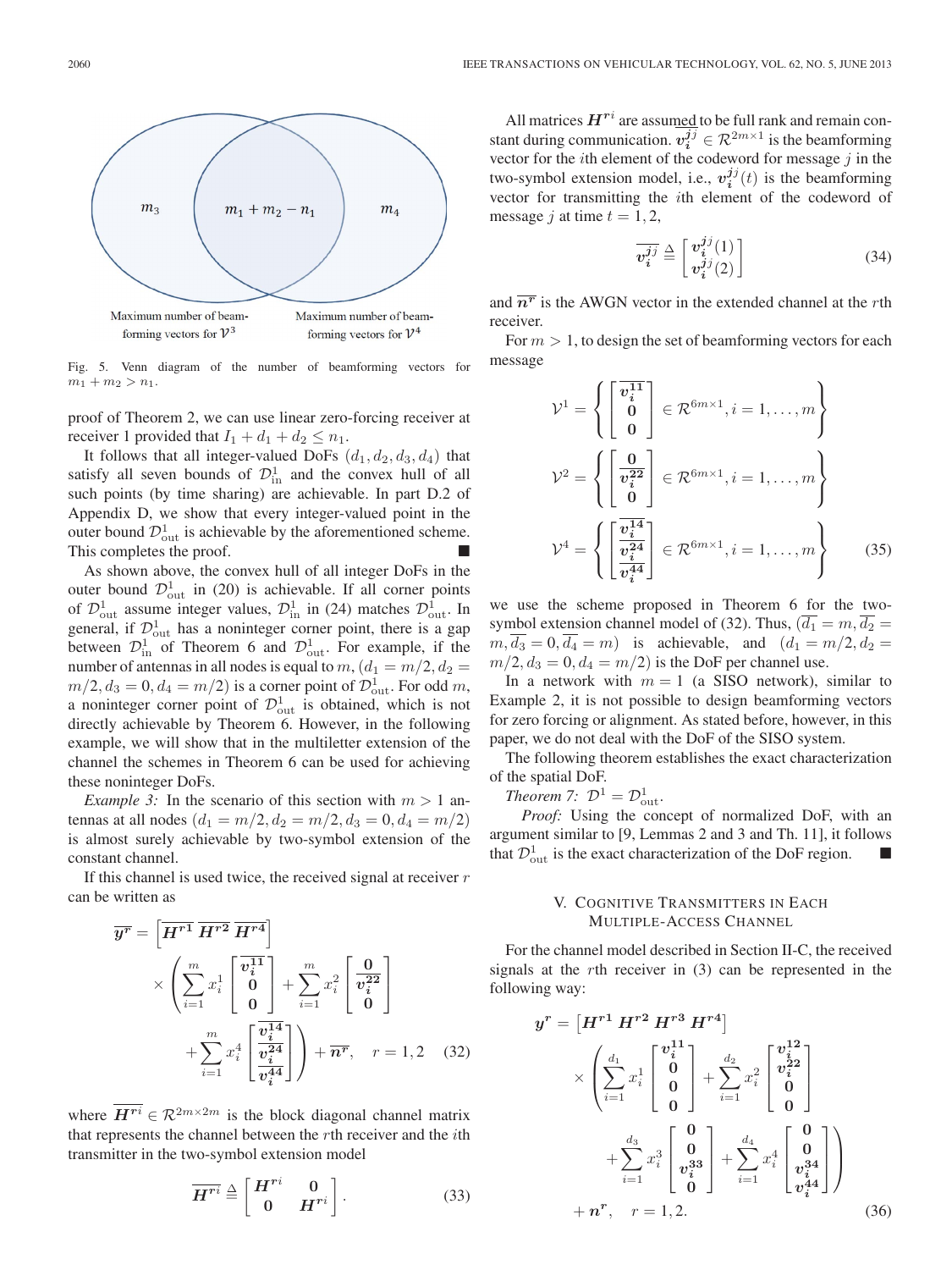In the following theorem, we establish an outer bound for the DoF region.

*Theorem 8:* The outer bound on the DoF region of the two-user 2-IMACs for the cognitive scenario described in Section II-C is

$$
\mathcal{D}_{\text{out}}^2 = \left\{ (d_1, d_2, d_3, d_4) \in \mathcal{R}^{+4} : d_1 \le m_1, d_3 \le m_3, \n d_1 + d_2 \le \min(m_1 + m_2, n_1), \n d_3 + d_4 \le \min(m_3 + m_4, n_2), \n d_1 + d_2 + d_3 \le \max(m_3, n_1), \n d_1 + d_3 + d_4 \le \max(m_1, n_2), \n \sum_{i=1}^4 d_i \le \max(m_1 + m_2, n_2), \n \sum_{i=1}^4 d_i \le \max(m_3 + m_4, n_1) \right\}.
$$
\n(37)

*Proof:* The first four bounds are trivial bounds on the DoF of MAC components of 2-IMAC with message sharing. The proofs for the other bounds are similar to the proof of Theorem 1.

To establish the achievable DoF region for this scenario, we need the following theorem (the proof is given in Appendix C).

*Theorem 9:* Consider matrices [*A*] and [*A*  $B$ ].  $A \in \mathbb{R}^{n \times m}$ and  $B \in \mathbb{R}^{n \times m_b}$  are random matrices with entries drawn from a continuous probability distribution independently, so both of them as well as their concatenation are full rank almost surely. If  $[A]N_1 = 0$  and  $[A \ B]N_2 = [A \ B] \begin{bmatrix} N_{2u} \\ N_u \end{bmatrix}$  $N_{\bm{2d}}$ 1 = **0**, where  $\mathbf{N}_1 \in \mathcal{R}^{m \times (m-n)^+}$ ,  $\mathbf{N}_{2u} \in \mathcal{R}^{m \times (m+m_b-n)^+}$ , and  $N_{2d} \in \mathcal{R}^{m_b \times (m+m_b-n)^+}$ , then the number of independent columns in

$$
W = \begin{bmatrix} N_1 & N_{2u} \\ 0 & N_{2d} \end{bmatrix} \tag{38}
$$

will be

$$
f_2 = (m + m_b - n)^+.
$$
 (39)

We now proceed to derive an achievable DoF region for the channel model in this section.

*Theorem 10:* The exact characterization of the DoF region of the scenario described in Section II-C is  $\mathcal{D}^2 = \mathcal{D}^2_{\text{in}} = \mathcal{D}^2_{\text{out}}$ , with

$$
\mathcal{D}_{\text{in}}^2 \stackrel{\Delta}{=} \operatorname{convh}\left(\mathcal{D}_{\text{out}}^2 \cap \mathcal{Z}^{+^4}\right)
$$
\n
$$
= \operatorname{convh}\left(\left\{(d_1, d_2, d_3, d_4) \in \mathcal{Z}^{+^4} : d_1 \le m_1, d_3 \le m_3, d_2 \le m_1 + m_2\right\}
$$
\n
$$
d_4 \le m_3 + m_4 \sum_{i=1}^4 d_i \le \sum_{i=1}^4 m_i
$$
\n
$$
I_2 + d_3 + d_4 \le n_2, I_1 + d_1 + d_2 \le n_1\right\} (40)
$$

where

$$
I_1 \stackrel{\Delta}{=} \begin{cases} \left(d_3 + (d_4 - m_4)^+ - (m_3 - n_1)\right)^+, & \text{if } m_3 > n_1\\ d_3 + (d_4 - (m_3 + m_4 - n_1)^+)^\top, & \text{if } m_3 \le n_1 \end{cases} \tag{41}
$$

$$
I_2 \stackrel{\Delta}{=} \begin{cases} \left(d_1 + (d_2 - m_2)^+ - (m_1 - n_2)\right)^+, & \text{if } m_1 > n_2\\ d_1 + (d_2 - (m_1 + m_2 - n_2)^+)^\perp, & \text{if } m_1 \le n_2. \end{cases} (42)
$$

*Proof:* The scheme of achieving  $\mathcal{D}_{\text{in}}^2$  is based on the techniques used in [16] for achieving the DoF region of the twouser IC. As in the proof of Theorem 2, based on (36), we should design

$$
\mathcal{V}^{1} = \left\{ \begin{bmatrix} v_{i}^{11} \\ 0 \\ 0 \\ 0 \end{bmatrix} \in \mathcal{R} \left( \sum_{i=1}^{4} m_{i} \right) \times 1, \ i = 1, ..., d_{1} \right\}
$$
\n
$$
\mathcal{V}^{2} = \left\{ \begin{bmatrix} v_{i}^{12} \\ v_{i}^{22} \\ 0 \\ 0 \end{bmatrix} \in \mathcal{R} \left( \sum_{i=1}^{4} m_{i} \right) \times 1, \ i = 1, ..., d_{2} \right\}
$$
\n
$$
\mathcal{V}^{3} = \left\{ \begin{bmatrix} 0 \\ 0 \\ v_{i}^{33} \\ 0 \end{bmatrix} \in \mathcal{R} \left( \sum_{i=1}^{4} m_{i} \right) \times 1, \ i = 1, ..., d_{3} \right\}
$$
\n
$$
\mathcal{V}^{4} = \left\{ \begin{bmatrix} 0 \\ 0 \\ v_{i}^{34} \\ v_{i}^{44} \end{bmatrix} \in \mathcal{R} \left( \sum_{i=1}^{4} m_{i} \right) \times 1, \ i = 1, ..., d_{4} \right\}. \tag{43}
$$

By a similar reasoning as in the proof of Theorem 2, all vectors in the union of  $\bigcup_{i=1}^{4} \mathcal{V}^i$  must be linearly independent. This condition is guaranteed by the first five bounds of  $\mathcal{D}^2$ in (40).

At the first receiver,  $s_3$  and  $s_4$  are interfering messages. Using Theorem 9, we design the beamforming vectors for zero forcing the interfering signals by transmitters. In this scenario, IA is not required to achieve the upper bound. According to Theorem 9, we should consider two different cases:  $m_3 \leq n_1$ and  $m_3 > n_1$ .

In case of  $m_3 \leq n_1$ , we can select the first  $(m_3 + m_4$  $n_1$ <sup>+</sup> vectors of the set  $\mathcal{V}^4$  as the basis of the null space of  $[H^{13} \ H^{14}]$ . Then, we select the remaining vectors of  $\mathcal{V}^4$ , if  $d_4 > (m_3 + m_4 - n_1)^+$ , and all  $d_3$  vectors in  $\mathcal{V}^3$  from a continuous probability distribution at random. Thus, these  $d_3 +$  $d_4$  beamforming vectors are linearly independent almost surely, and the dimension of the subspace spanned by the interference at the first receiver is given by the second expression of  $I_1$ in (41).

In case of  $m_3 > n_1$ , we have  $m_3 + m_4 - n_1$  vectors as the basis of the null space of  $[H^{13} \ H^{14}]$  and  $m_3 - n_1$  vectors as the basis of the null space of  $H^{13}$ . However, according to Theorem 9, these two null spaces have  $m_3 - n_1$  common dimensions. The number of possible beamforming vectors for zero forcing by transmitters is demonstrated in the Venn diagram of Fig. 6.

In this case, we select the first  $m_4$  vectors of  $\mathcal{V}^4$  as the basis of the null space of  $[H^{13} \ H^{14}]$ . If  $d_3 > 0$  or  $d_4 > m_4$ , it is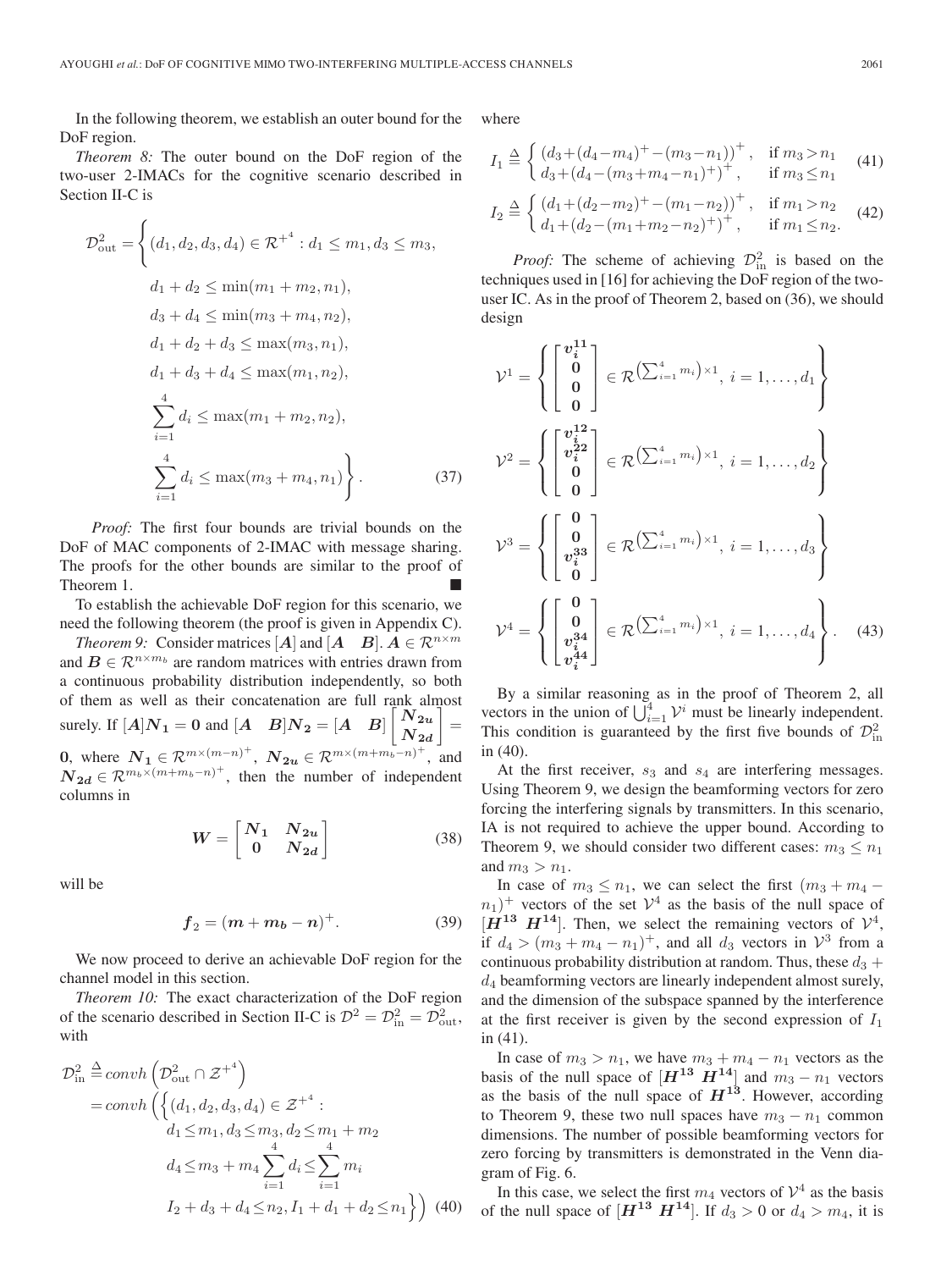

Fig. 6. Venn diagram of the number of beamforming vectors for  $m_3 > n_1$ .

possible to select  $m_3 - n_1$  more beamforming vectors either from the null space of  $H^{13}$  for  $\mathcal{V}^3$  or from the null space of  $[H^{13} H^{14}]$  for  $V^4$ , or a combination of  $m_3 - n_1$  such vectors for  $\mathcal{V}^3$  and  $\mathcal{V}^4$ . According to Theorem 9, we cannot select more beamforming vectors for zero forcing by transmitter; otherwise, the union of  $V^3 \cup V^4$  will no longer be a set of linearly independent vectors. If more vectors are required, we generate them at random from a continuous probability distribution. Thus,  $\mathcal{V}^3 \cup \mathcal{V}^4$  contains  $d_3 + d_4$  linearly independent vectors. The first expression of  $I_1$  in (41) is the dimension of the subspace spanned by the interference at the first receiver. By a similar argument as in the proof of Theorem 2, we can use linear zeroforcing receiver at receiver 1 provided that  $I_1 + d_1 + d_2 \leq$ n<sub>1</sub>. The  $d_1 + d_2$  vectors of  $\mathcal{V}^1 \cup \mathcal{V}^2$  can be designed in a similar way.

Therefore, all integer-valued DoFs  $(d_1, d_2, d_3, d_4)$  that satisfy all seven bounds of  $\mathcal{D}_{\text{in}}^2$  and the convex hull of all such points (by time sharing) are achievable. In part D.3 of Appendix D, we will show that every integer-valued point in the outer bound  $\mathcal{D}_{\text{out}}^2$  is achievable by the aforementioned scheme.

It can readily be verified that all corner points of  $\mathcal{D}^2_{\text{out}}$  region are integers in the following way.  $\mathcal{D}_{out}^2$  is defined by 12 bounds: 8 bounds in (37) and 4 bounds of  $d_i \geq 0$ ,  $i = 1, \ldots, 4$ . A corner point of  $\mathcal{D}_{\text{out}}^2$  is the solution for the nonhomogeneous system of four linear equations with four variables  $(d_1, d_2, d_3, d_4)$ . By selecting 4 out of 12 bounds, we will have  $\binom{12}{4} = 495$  of such systems with all entries of their coefficient matrix equal to 0 or 1. A nonhomogeneous system has a unique solution, i.e., it describes a corner point of  $\mathcal{D}_{\text{out}}^2$ , if its coefficient matrix is invertible. It can be verified that only 224 out of 495 systems have an invertible coefficient matrix. Moreover, the inverse of none of these 224 coefficient matrices has noninteger entries. Therefore, any possible corner points of  $\mathcal{D}^2_{\text{out}}$  will not assume a noninteger value. Since  $\mathcal{D}_{\text{out}}^2$  is a convex set with integer corner points, it matches the achievable region of  $\mathcal{D}^2_{\text{in}}$ . This yields the exact characterization of the DoF region of the channel in this section. This completes the proof.

# VI. DISCUSSION AND COMPARISON OF THE THREE SCENARIOS

In the last three sections, we derived the exact characterization of the DoF region of two-user 2-IMACs for three different scenarios. This section deals with the evaluation of the benefits of cognitive message sharing on increasing the transmission rates of the network.

The three DoF regions can be compared under the simplifying assumption of  $m$  antennas at all nodes

$$
\mathcal{D}_{\forall m_i = \forall n_j = m}^1 = \left\{ (d_1, d_2, d_3, d_4) \in \mathcal{R}^{+4} : d_1 + d_2 \le m \right. \\
d_1 + d_2 + d_3 \le 3m, d_1 + d_2 + d_4 \le 3m \\
d_2 + d_3 + d_4 \le m, d_1 + d_3 + d_4 \le m \\
\sum_{i=1}^4 d_i \le 2m \right\} \tag{44}
$$

$$
\mathcal{D}_{\forall m_i = \forall n_j = m}^2 = \begin{cases} (d_1, d_2, d_3, d_4) \in \mathcal{R}^{+4} : d_1 + d_2 + d_3 \le m \\ 0, \quad d_1 + d_2 + d_3 \le m \end{cases}
$$

$$
d_1 + d_3 + d_4 \le m, \sum_{i=1}^{4} d_i \le 2m \tbinom{45}{45}
$$

$$
\mathcal{D}_{\forall m_i = \forall n_j = m}^0 = \begin{cases} (d_1, d_2, d_3, d_4) \in \mathcal{R}^{+4} : d_1 + d_2 + d_3 \le m \\ d_1 + d_2 + d_4 \le m, d_2 + d_3 + d_4 \le m \end{cases}
$$
  

$$
d_1 + d_3 + d_4 \le m \begin{cases} . \tag{46}
$$

It should be noted that all regions under study in this paper are 4-D, i.e., cannot be illustrated by figures. Here, we use the maximum sum DoF as a measure for studying the effect of cognition, i.e.,

$$
d^{\max,i} \stackrel{\Delta}{=} \max_{\mathcal{D}^i} \left( \sum_{i=1}^4 d_i \right), \quad i = 0, 1, 2. \tag{47}
$$

In the following theorem, we calculate the maximum sum DoF for three scenarios.

*Theorem 11:*  $d^{\max,i} \triangleq \max_{\mathcal{D}^i} (\sum_{i=1}^4 d_i) = \min(\mathcal{S}^i), i =$  $0, 1, 2$ , in which we have  $(48)$ – $(50)$ , shown at the bottom of the next page.

*Proof:* The dual of the linear programming problem  $\max_{\mathcal{D}^i} (\sum_{i=1}^4 d_i), i = 0, 1, 2$ , can be solved in the following way. For each scenario  $(i = 0, 1, 2)$ , we have calculated all possible values of  $\sum_{i=1}^{4} d_i$  at the boundary of  $\mathcal{D}_{\text{out}}^i$  region. The number of extreme values for  $\sum_{i=1}^{4} d_i$  with constraints of  $\mathcal{D}_{\text{out}}^0$ ,  $\mathcal{D}_{\text{out}}^1$ , and  $\mathcal{D}_{\text{out}}^2$  is 207, 63, and 7, respectively. If we omit the redundant values for the problem  $d_{\text{out}}^{\max,i}$ , according to the fundamental theorem of linear programming, the minimum of 11 values in  $S^0$ , 6 values in  $S^1$ , and 3 values in  $S^2$  determines  $d_{\text{out}}^{\max,i}$  for  $i = 0, 1, 2$ , respectively. Redundant values for  $d_{\text{out}}^{\max,i}$ are those values that can be written as a linear combination of values in  $S^i$ ,  $i = 0, 1, 2$ . Since the three outer bounds are achievable, we have  $d^{\max,i} = d^{\max,i}_{\text{out}}$ .

An immediate result of the above theorem is that, for a network with  $m$  antennas at all nodes, if there is no cognition, the maximum sum DoF increases by  $4m/3$ . However, for the first and second cognitive scenarios, it increases by  $3m/2$  and 2m, respectively. This observation suggests that for a cognitive cellular network, with the same number of antennas at all nodes, allowing the CUs to exist in each cell (as defined in Section II-C) is more rate efficient than a cognitive cell in close proximity of a primary cell (as defined in Section II-B).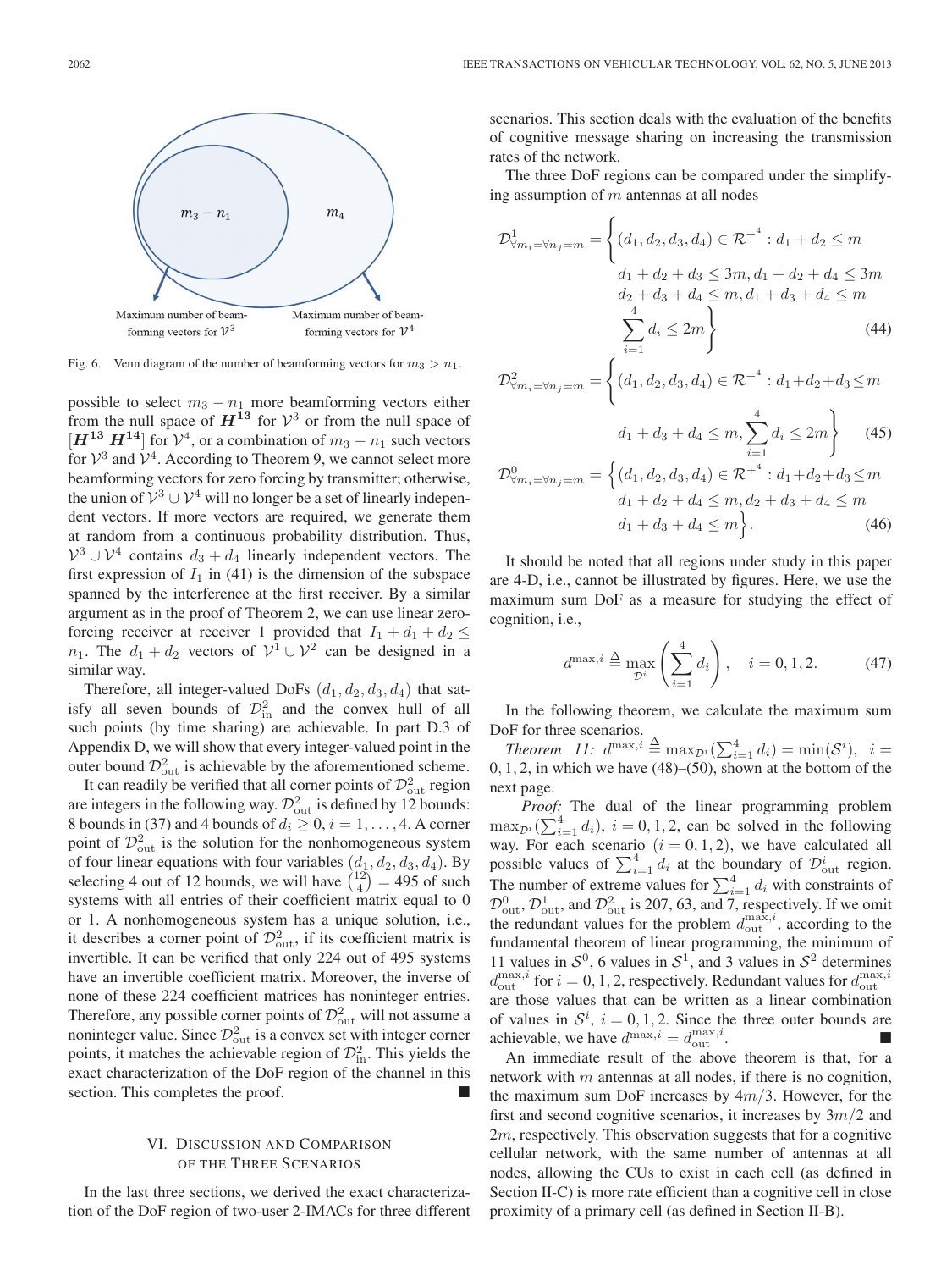We can also use the above theorem to determine when cognition will be beneficial in terms of maximum sum DoF. It is obvious that cognition does not decrease the DoF. However, it is reasonable to investigate when it can strictly increase the total DoF in a network.

*Corollary 1:* For the message sharing scenario of Section II-C,  $d^{\max,0} < d^{\max,2}$  iff at least one of the seven elements of  $S^0 - S$  is less than all the three elements of  $S^2$ , where

$$
S = \left\{ \sum_{i=1}^{4} m_i, n_1 + n_2, \max(m_1 + m_2, n_2), \max(m_3 + m_4, n_1) \right\}.
$$
 (51)

*Proof:* We have  $\min(m_1 + m_2, n_2) + \min(m_3 + m_4,$  $(n_1) \le \min(\sum m_i, n_1 + n_2)$ . Since the outer bounds of  $\mathcal{D}_{\text{out}}^0$ and  $\mathcal{D}_{\text{out}}^2$  are achievable, if at least one element of  $\mathcal{S}^0 - \mathcal{S}$ is less than all the elements of  $S^2$ , we have  $d^{\max,0} < d^{\max,2}$ . Conversely, if  $d^{\max,0} < d^{\max,2}$ , then at least one element of  $S^0 - S$  will be less than all the elements of  $S^2$ .

*Corollary 2:* For the message sharing scenario of Section II-B,  $d^{\max,0} < d^{\max,1}$  iff at least one of the five elements of  $S^0 - S^1$  is less than all the six elements of  $S^1$ .

*Proof:* Since  $S^1 \subset S^0$ , the result follows.

It is also notable that the maximum sum DoF of  $d^{\max,2}$  is equal to the maximum sum DoF of the corresponding two-user MIMO IC [4]. If  $d_1 = d_3 = 0$  or if the two transmitters of each MAC share their messages, the system will be reduced to a twouser IC. However, the DoF region of  $\mathcal{D}^2$  is different from the DoF region of the two-user IC in [16]. This can be observed, for example, by setting  $d_1 = d_3 = 0$  in (45), which yields the DoF region of the corresponding two-user IC, i.e.,

$$
\mathcal{D}^2_{\forall m_i = \forall n_j = m \atop d_1 = d_3 = 0} = \left\{ (d_2, d_4) \in \mathcal{R}^{+^2} : d_2 \le m, d_4 \le m \right\}. (52)
$$



Fig. 7. Maximum sum DoF of the second cognitive scenario in comparison with no-cognition as a function of  $n_1$  number of antennas at other nodes is equal to 2 and 3.

It is also interesting to compare the total DoF of two cognitive scenarios with the no-cognition scenario, as the number of antennas changes.

In Fig. 7, we have studied  $d^{\max,0}$  and  $d^{\max,2}$  as functions of the number of antennas at the first receiver, with  $m$  antennas at all the other nodes (for  $m = 2$  and  $m = 3$ ). For  $m = 2$ , the maximum possible sum DoF is 4, and for  $m = 3$ , it is 6. It can be observed that, in these settings, when there is a CU in each MAC the maximum possible sum DoF can be achieved with fewer antennas at the receiver. For  $m = 2$ , we need four antennas at the first receiver to achieve the maximum possible total DoF of four, whereas in a cognitive network, two antennas at the receiver are sufficient for achieving four DoFs. For  $m = 3$ , the first receiver must be equipped with at least six antennas to achieve the maximum total DoF of the system, whereas in a cognitive network, we can achieve the maximum sum DoF with only three antennas at the receiver.

We have also studied  $d^{\max,0}$  and  $d^{\max,1}$  as functions of the number of antennas in the first receiver (cognitive MAC's

$$
S^{0} = \left\{\sum_{i=1}^{4} m_{i}, n_{1} + n_{2}, m_{1} + \max(m_{2}, n_{2}), m_{2} + \max(m_{1}, n_{2}), m_{3} + \max(m_{4}, n_{1}), m_{4} + \max(m_{3}, n_{1}),\right.\max(m_{3} + m_{4}, n_{1}), \max(m_{1} + m_{2}, n_{2}), \frac{n_{2} + \max(m_{4}, n_{1}) + \max(m_{3}, n_{1})}{2},\frac{n_{1} + \max(m_{2}, n_{2}) + \max(m_{1}, n_{2})}{2}, \frac{\max(m_{4}, n_{1}) + \max(m_{3}, n_{1}) + \max(m_{2}, n_{2}) + \max(m_{1}, n_{2})}{3}\right\}
$$
(48)  

$$
S^{1} = \left\{\sum_{i=1}^{4} m_{i}, n_{1} + n_{2}, m_{1} + \max(m_{2}, n_{2}), m_{2} + \max(m_{1}, n_{2}), \max(m_{1} + m_{2}, n_{2}),\frac{n_{1} + \max(m_{2}, n_{2}) + \max(m_{1}, n_{2})}{2}\right\}
$$
(49)

$$
S^{2} = {\min(m_{1} + m_{2}, n_{1}) + \min(m_{3} + m_{4}, n_{2})}, \ \max(m_{1} + m_{2}, n_{2}), \ \max(m_{3} + m_{4}, n_{1})}
$$
(50)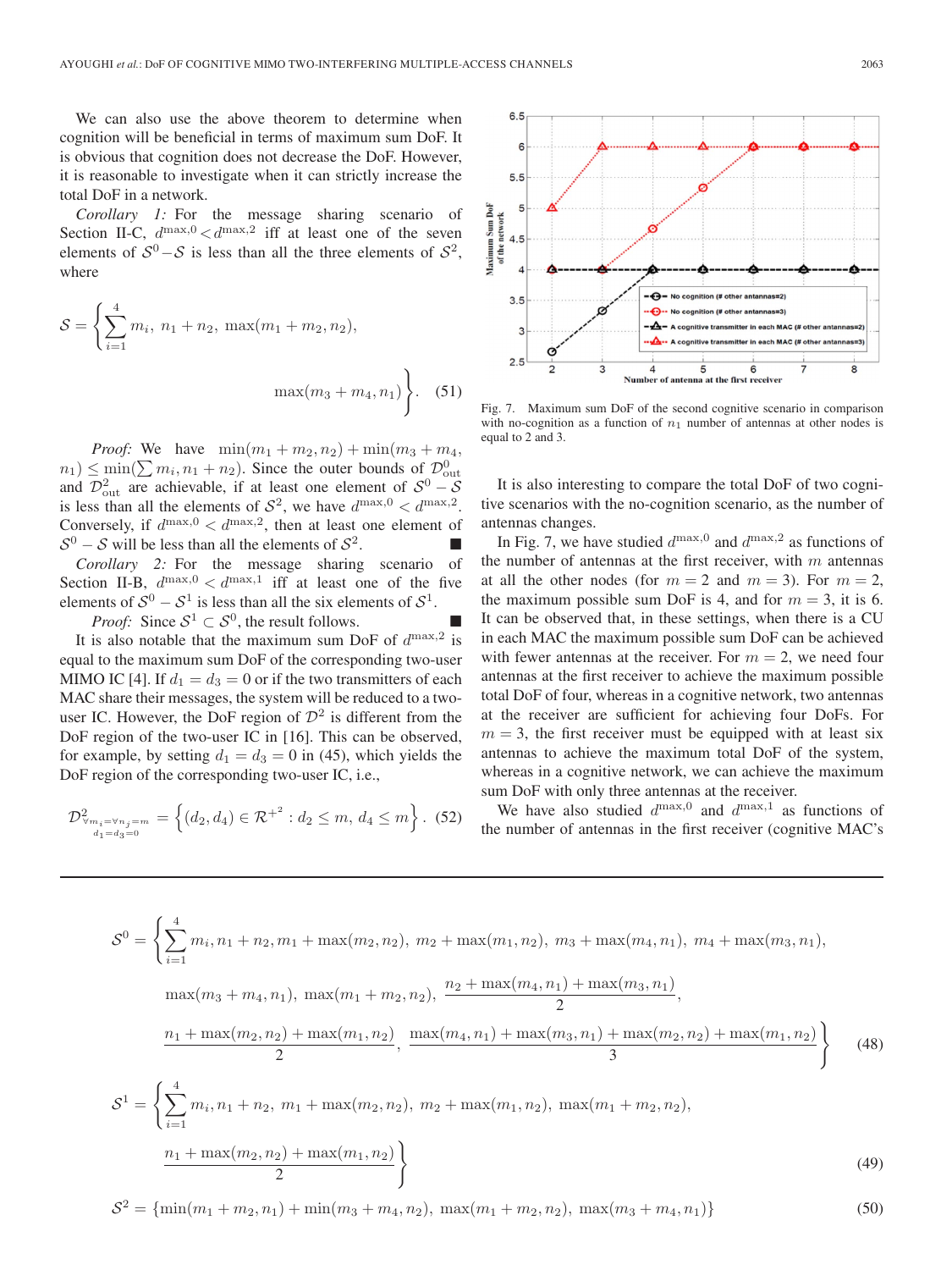

Fig. 8. Maximum sum DoF of the first cognitive scenario in comparison with no-cognition as a function of  $n_1$  (up) and  $n_2$  (down) number of antennas at other nodes is equal to 3.



Fig. 9. Maximum sum DoF of the first cognitive scenario in comparison with no-cognition as a function of  $n_1$  (up) and  $n_2$  (down) number of antennas at other nodes is equal to 2.

receiver) and the second receiver (primary MAC's receiver). For each of these two cases, the number of antennas at other nodes is  $m = 2$ , as in Fig. 9, and  $m = 3$ , as in Fig. 8.

From the upper half of Figs. 8 and 9, we observe that the total possible DoF of the no-cognition scenario is close to the total DoF of a cognitive MAC in close proximity of the primary MAC scenario, when the number of antennas at the cognitive MAC's receiver changes and the number of antennas at other nodes remains constant. However, according to the lower half of Figs. 8 and 9, increasing the number of antennas at the primary MAC's receiver (second receiver) will increase the maximum possible sum DoF of the network. Therefore, in such settings of the cognitive network, increasing the number of antennas of the primary MAC's receiver is more rate efficient than increasing the number of antennas of the cognitive MAC's receiver.

# VII. CONCLUSION

In this paper, we have studied the optimal spatial DoF of a network by performing zero-forcing interference by transmitters and IA in a network with more than two transmitters and genie-aided cognition. Using some techniques from matrix theory, we formulated the maximum number of linearly independent beamforming vectors for zero-forcing interference by transmitters. Then, we established the exact characterization of the DoF region of the two-user 2-IMACs for no message sharing and two cognitive message sharing scenarios. For the no message sharing scenario, using the algorithm introduced in Appendix B, the achievability is generalized into a network with more than two transmitters in each MAC.

We observed that IA is not required for two-user 2-IMACs when a cognitive transmitter exists in each MAC to achieve the optimal DoF region. However, in general, we require IA to achieve the optimal DoFs for no message sharing and for a cognitive MAC in close proximity of a primary MAC. For these two scenarios, if the outer bound region assumes noninteger corner points, there will be a gap between the achievable region and the outer bound, which can be resolved by applying the proposed achievability scheme for the multiletter extension of the channel.

Insightful results were also provided by comparing optimal DoFs in terms of the number of antennas in different nodes and different message sharing scenarios.

## APPENDIX A ALIGNMENT LEMMA

*Lemma A.1:* Let  $\mathbf{H}^k \in \mathbb{R}^{n \times m_k}$ ,  $k = 1, \ldots, K$ , be random matrices from K interfering transmitters to a common receiver. If their entries are drawn from a continuous probability distribution independently (they are full rank almost surely), the dimension of the intersection subspace between their column spaces is almost surely equal to

$$
C = \left(\sum_{k=1}^{K} m_k - (K-1)n - \sum_{k=1}^{K} (m_k - n)^+\right)^+.
$$
 (A.1)

*Proof:* Let

$$
H \stackrel{\triangle}{=} \begin{bmatrix} I_n & -H^1 & \cdots & 0 \\ \vdots & \vdots & \ddots & \vdots \\ I_n & 0 & \cdots & -H^K \end{bmatrix}
$$
 (A.2)  
\n
$$
HN = \begin{bmatrix} I_n & -H^1 & \cdots & 0 \\ \vdots & \vdots & \ddots & \vdots \\ I_n & 0 & \cdots & -H^K \end{bmatrix}
$$
  
\n
$$
\begin{bmatrix} 0 & 0 & 0 & q^1 & q^C \\ N_1 & 0 & 0 & q^1_1 & q^C_1 \\ 0 & N_2 & \vdots & q^1_2 & q^2_2 \\ \vdots & 0 & 0 & \vdots & \vdots \\ 0 & \vdots & 0 & q^1_{K-1} & q^C_{K-1} \\ 0 & 0 & N_K & q^1_{K-1} & q^C_{K-1} \\ 0 & 0 & N_K & q^1_{K-1} & q^C_{K-1} \end{bmatrix} = 0
$$
 (A.3)

where *N* represents the null space of *H*,  $I_n$  is the  $n \times n$ identity matrix, and  $N_k \in \mathcal{R}^{m_k \times (m_k - n)^+}$  represents the null space of the random matrix  $H^k$  for  $k = 1, \ldots, K$ . If we select columns of  $N_k$  as the beamforming vectors for the kth transmitter, the interfering signal of the kth transmitter will be zero forced. Therefore, we can use  $\sum_{k=1}^{K} (m_k - n)^+$  out of  $(\sum_{k=1}^{K} m_k - (K-1)n)^+$  columns of *N* for zero-forcing interferences by transmitters.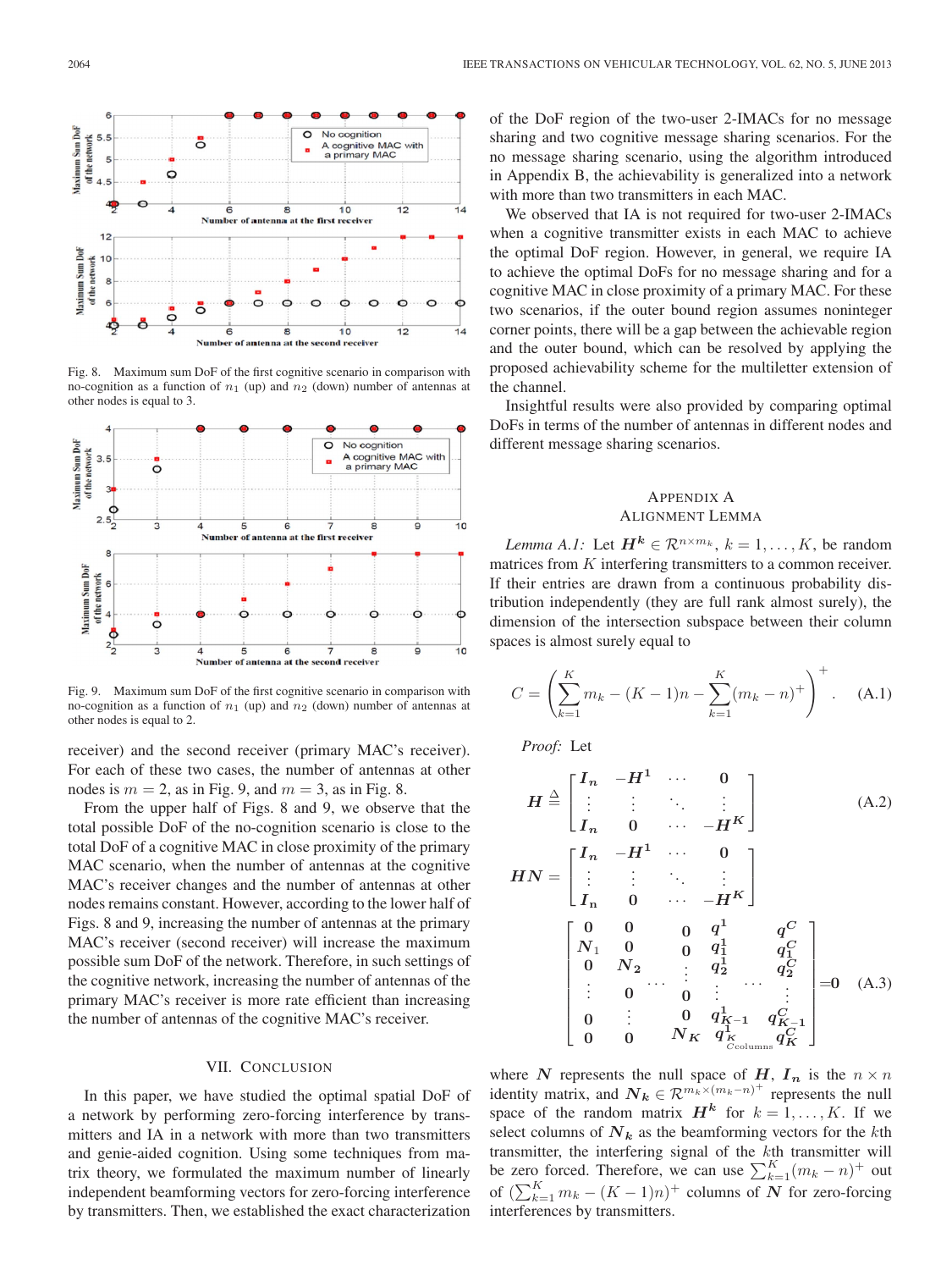We then use the remaining vectors of *N* for IA. If we select  $q_k^c \in \mathcal{R}^{m_k \times 1}, c = 1, \ldots, C$ , vectors as the beamforming vector for the kth transmitter, we have

$$
q^c = H^1 q_k^c = \dots = H^K q_K^c, \quad c = 1, \dots, C
$$
 (A.4)

and the K interfering signals are aligned along one dimension at the receiver, where almost surely

$$
C = \left( \left( \sum_{k=1}^{K} m_k - (K - 1)n \right)^+ - \sum_{k=1}^{K} (m_k - n)^+ \right)^+
$$

$$
= \left( \sum_{k=1}^{K} m_k - (K - 1)n - \sum_{k=1}^{K} (m_k - n)^+ \right)^+ . \quad (A.5)
$$

This is the dimension of the intersection subspace between the column spaces of these channel matrices.

# APPENDIX B ALIGNMENT ALGORITHM

Consider a part of a network in which  $K$  transmitters cause interference to one receiver. Therefore, matrices  $H^k \in$  $\mathcal{R}^{n \times m_k}$ ,  $k = 1, \ldots, K$ , describe the interfering links. Our aim is to design the set of beamforming vectors

$$
\mathcal{V}^k = \left\{ \boldsymbol{v_i^k} \in \mathcal{R}^{\boldsymbol{m_k} \times 1}, \ i = 1, \ldots, d_k \right\}
$$

in a way that they occupy a few dimensions in the  $n$ dimensional signal space of this receiver. For zero forcing by transmitter, we select the first  $(m_k - n)^+$  vectors of  $\mathcal{V}^k$  as the basis of the null space of  $H^k$ . We continue to design the remaining vectors of each set  $\mathcal{V}^k$  to be aligned at the receiver by the following algorithm:

Step 0) set  $d'_k \leftarrow (d_k - (m_k - n)^+)$ <sup>+</sup> for  $k \in \{1, ..., K\}$ .

Step 1) Using Lemma A.1, calculate the dimension of the intersection subspace between the column spaces of all matrices  $H^k$ ,  $k = 1, ..., K$ , and place it in  $C_{\{1,...,K\}}$ . In the same way, calculate  $C_{\mathcal{X}}$  in which  $\mathcal X$  is any subset of  $\{1,\ldots,K\}$ . (For example,  $C_{\{1,2,3\}}$  is the dimension of the intersection subspace between column spaces of  $H^k$ ,  $k = 1, 2, 3.$ 

Step 2) Alignment of the interference from  $K$  transmitters:

- 2-a) design  $r_K \stackrel{\Delta}{=} \min\{C_{\{1,\dots,K\}}, d'_k : k \in \{1,\dots,K\}\}\$ vectors of sets  $\mathcal{V}^k$ ,  $k \in \{1, \ldots, K\}$  to be aligned at the receiver.
- 2-b) set  $d'_k \leftarrow d'_k r_K$ ,  $k \in \{1, \ldots, K\}$  and  $C_{\mathcal{X}} \leftarrow C_{\mathcal{X}}$  $r_K, \forall \mathcal{X} \subset \{1, \ldots, K\}.$

Step 3) set  $I \leftarrow K - 1$ .

Step 4) alignment of the interference from  $I$  transmitters:

- 4-a) let  $r_I \stackrel{\Delta}{=} \max_{\forall \mathcal{X} : ||\mathcal{X}|| = I} (\min\{C_{\mathcal{X}}, d'_k : k \in \mathcal{X}\})$ . If  $\mathcal{X}_0$ maximizes  $r_I$ , then design the remaining  $r_I$  vectors of  $V^k$ ,  $k \in \mathcal{X}_0$  so that they are aligned at the receiver.
- 4-b) set  $d'_k \leftarrow d'_k r_I$ ,  $k \in \mathcal{X}_0$  and  $C_{\mathcal{X}} \leftarrow C_{\mathcal{X}} r_I$ ,  $\forall \mathcal{X} \subset \mathcal{X}_0.$
- 4-c) repeat steps 4-a and 4-b until  $r_I = 0$ .

4-d) set  $I \leftarrow I - 1$ .

Step 5) if  $I \geq 2$  repeat step 4. Step 6) End.

# APPENDIX C PROOF OF THEOREMS 5 AND 9

*Lemma C.1:* Consider matrix  $[A \ B]$ .  $A \in \mathbb{R}^{n \times m_a}$  and  $B \in \mathbb{R}^{n \times m_b}$  are random matrices that their entries are drawn independently from a continuous probability distribution, so that both of them as well as their concatenation are full rank almost surely. If  $m_a + m_b > n$  and  $[A \ B]N =$  $[A \ B]$  $\begin{bmatrix} N_u \\ N_u \end{bmatrix}$  $\overline{N}_d$  $\Big] = 0$ , then both submatrices of *N*, i.e.,  $N_u \in$  $\mathcal{R}^{m_a \times (m_a + m_b - n)}$  and  $\mathcal{N}_d \in \mathcal{R}^{m_b \times (m_a + m_b - n)}$ , are almost surely full rank.

*Proof:* We use Sylvester rank bounds; for any two matrices  $\mathbf{X} \in \mathcal{R}^{p \times q}$  and  $\mathbf{X} \in \mathcal{R}^{q \times r}$  with  $rank(\mathbf{X}) = r_x$  and  $rank(Y) = r_y$  we have [20]

$$
r_x + r_y - q \le rank(\mathbf{XY}) \le \min(r_x, r_y). \tag{C.1}
$$

Here, it is assumed that  $rank(A) = min(m_a, n)$  and  $rank(\mathbf{B})=min(m_b, n)$ . Furthermore, by definition, rank  $(N)=m_a+m_b-n$ . We prove the lemma for two different cases.

First case:  $m_a > n$  and  $m_b > n$ , i.e., both submatrices are broad (the number of columns are more than the number of rows). We can write

$$
\begin{aligned} \begin{bmatrix} A & B \end{bmatrix} \begin{bmatrix} N_u \\ N_d \end{bmatrix} &= 0 \\ \Rightarrow & A N_u = -B N_d = X \in \mathcal{R}^{n \times (m_a + m_b - n)}. \quad \text{(C.2)} \end{aligned}
$$

We assume  $rank(\mathbf{N_u}) = m_a - x$  and  $rank(\mathbf{N_d}) = m_b - x$ y, and the row space of  $N_u$  and  $N_d$  has a k-dimensional common subspace (therefore,  $rank(X) \leq k$ ). We show that  $x=y=0.$ 

Since  $rank(N) = m_a + m_b - n$ , we have

$$
m_a - y + m_b - x - k = m_a + m_b - n \Rightarrow x + y + k = n.
$$
\n(C.3)

By the Sylvester lower bound

$$
n + (m_a - x) - m_a \le rank(\mathbf{X} = \mathbf{A} \mathbf{N}_u) \le k
$$

$$
x + y + k = n \qquad y + k \le k \Rightarrow y = 0 \quad \text{(C.4)}
$$

and in the same way

$$
n + (m_b - y) - m_b \le rank(\mathbf{X} = -\mathbf{B}N_d) \le k
$$
  

$$
x + y + k = n \Rightarrow x + k \le k \Rightarrow x = 0.
$$
 (C.5)

Second case: at least one of  $N_u$  or  $N_d$  is not broad. We show by contradiction that the tall (or square) submatrix is full rank. Then, using Sylvester bounds, we can show that the broad submatrix is also full rank. Here, we present this scheme for  $N_u$  tall (or square) and  $N_d$  broad, i.e., for  $m_a > n$  and  $m_b \leq n$ .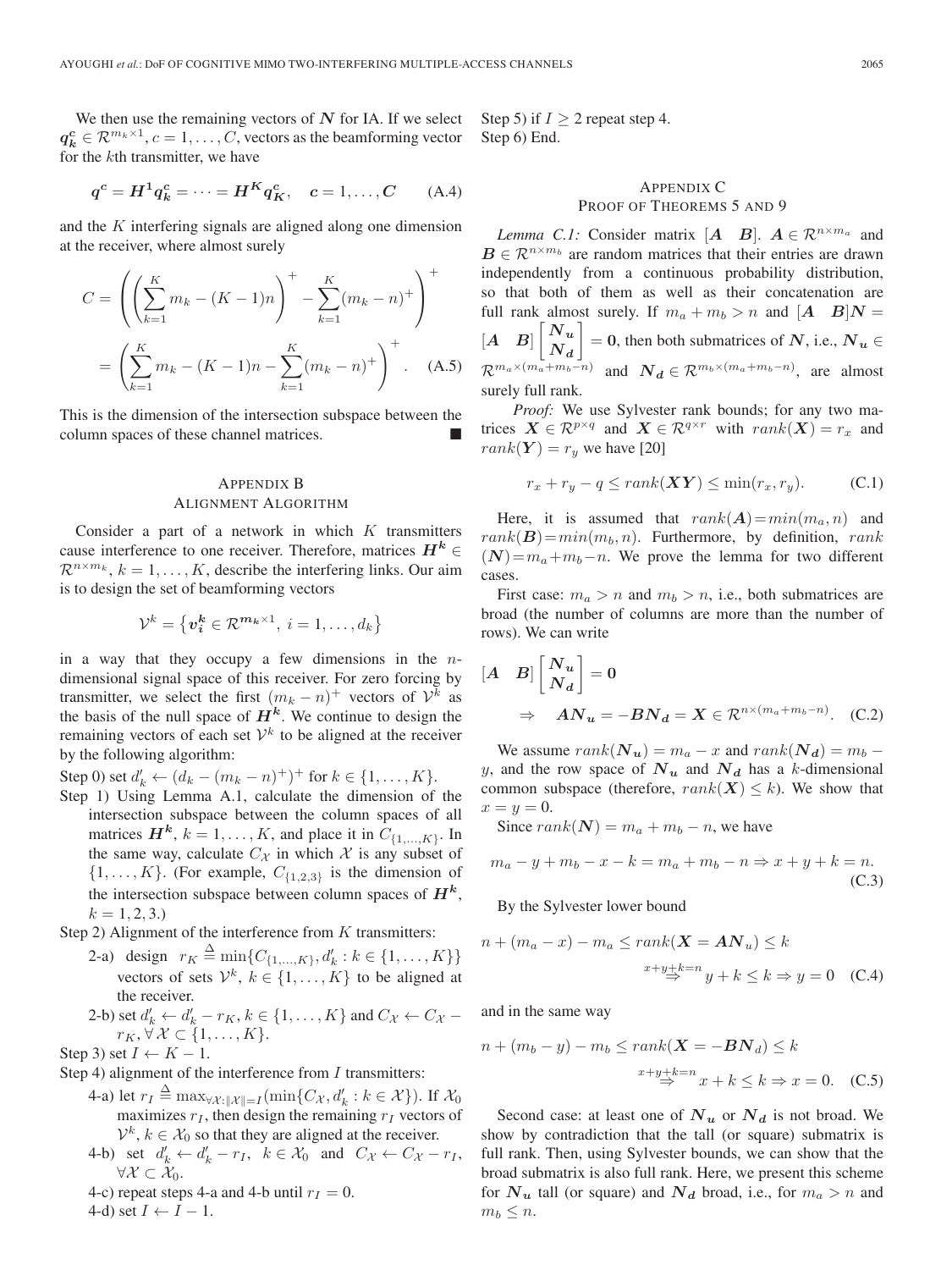If we assume  $N_u$  is not a full rank matrix, we can write

$$
rank(\mathbf{N}_{u}) \leq m_a + m_b - n
$$
  
\n
$$
\Rightarrow \exists x_u \in \mathcal{R}^{m_a + m_b - n}, x_u \neq 0 : \mathbf{N}_u x_u = 0.
$$
 (C.6)

From  $AN_u = -BN_d$ , we will have the system of  $BN_d x_u = 0$ . Since  $rank(B) = min(m_b, n) = m_b$ , the only solution to this system is the trivial solution of  $N_d x_u = 0$ . Therefore,  $\sqrt{\frac{N_u}{n}}$ *N<sup>d</sup>*  $x_u = 0$ ,  $x_u \neq 0$ . However,  $rank(N) =$  $m_a + m_b - n$  yields  $x_u = 0$ , and this is a contradiction. Thus,  $rank(\mathbf{N_u}) = m_a + m_b - n$ . This method can always be used to show that the tall (or square) submatrix is full rank.

Then, we show that the broad submatrix is also full rank. If  $rank(\mathbf{N}_d) = r$ , we have

$$
m_b + (r) - m_b \le r_x
$$
  
=  $rank(\mathbf{X} = -\mathbf{B}\mathbf{N}_d) \le \min(r, m_b)$   
 $\Rightarrow r_x = r \le m_b$  (C.7)  

$$
n + (m_a + m_b - n) - m_a \le r_x
$$
  
=  $rank(\mathbf{X} = \mathbf{A}\mathbf{N}_u)$   
 $\Rightarrow r_x \ge m_b.$  (C.8)

Thus,  $r_x = r = m_b$ . Moreover,  $N_d$  is also full rank.

If one of  $N_u$  or  $N_d$  is tall (or square), by contradiction we can show that the tall (or square) matrix is full rank. Then, using Sylvester bounds, we can show that the broad submatrix is also full rank. If  $N_u$  and  $N_d$  are tall (or square), the contradiction suffices to show that both of them are full rank.

*Proof of Theorem 5:* By definition, both  $N_{1d}$  $\lceil$  $N_{1u}$ **0** and

 $\lceil$  $\overline{\phantom{a}}$  $N_{\bm{2u}}$ **0**  $N_{\bm{2d}}$ ⎤ are full rank matrices. Considering two different

cases, we will prove that the dimension of the intersection subspace between their column spaces is  $(m - n)^{+}$ .

The first case arises when  $m \le n$ ,  $m + m_1 - n > 0$ , and  $m + m<sub>2</sub> - n > 0$ . In this case, both  $N<sub>1</sub>$  and  $N<sub>2</sub>$  are tall and full rank matrices by Lemma C.1. Therefore, any linear combination of columns of  $N_{1d}$  and  $N_{2d}$  with nonzero coefficients cannot be equal to zero, and W is full rank with  $2m + m_1 +$  $m_2 - 2n$  linearly independent columns.

The second case arises when  $m > n$ . In this case, both  $N_{1d}$  and  $N_{2d}$  are broad matrices. If we select all columns of  $\lceil$  $\overline{\phantom{a}}$  $N_{\bm{1u}}$  $N_{1d}$  and  $m_2$  columns of  $\begin{bmatrix} 1 & 0 \\ 0 & 1 \end{bmatrix}$ **0** ⎤  $\lceil N_{2u} \rceil$  $\begin{array}{c|c} \mathbf{0} & \text{corresponding to } m_2 \\ \hline \end{array}$  $|N_{2d}|$ 

linearly independent columns of  $N_{2d}$  (note that by Lemma C.1 there are always such  $m_2$  columns), all such  $m + m_1$  –  $n + m<sub>2</sub>$  columns are linearly independent. Now, we show  $\lceil$  $N_{2u}$ ⎤

that any other column of  $\overline{a}$ **0**  $N_{2d}$ lies in the span of these

$$
m + m_1 - n + m_2
$$
 selected columns. In other words,  $W' =$ 

$$
\begin{bmatrix} N_{1u} & N'_{2u} \\ N_{1d} & 0 \\ 0 & N'_{2d} \end{bmatrix}
$$
 with 
$$
\begin{bmatrix} N'_{2u} \\ 0 \\ N'_{2d} \end{bmatrix} \in \mathcal{R}^{(m+m_1+m_2)\times(m_2+1)}
$$
 is rank deficient.

By Lemma C.1,  $rank(\mathbf{N}_{1d}) = m_1$ , and

$$
\exists a \in \mathcal{R}^{(m+m_1-n)\times 1}, \ a \neq 0 : N_{1d}a = 0. \tag{C.9}
$$

In the system of  $(C.9)$ , the number of variables is more than the number of linearly independent equations  $(m + m_1 - n)$ variables and  $m_1$  linearly independent equations). Therefore, the system has infinite solutions. Defining the first  $m - n$ variables as free variables and *hi*'s as particular solutions of the system, the general solution [20] of the system can be written as

$$
\mathbf{a} = \mathbf{a}_{f1}\mathbf{h}_1 + \dots + a_{f(m-n)}\mathbf{h}_{(m-n)}.\tag{C.10}
$$

By the same argument, since  $rank(\mathbf{N}'_{2d}) = m_2$ 

 $\exists \boldsymbol{b} \in \mathcal{R}^{(m_2+1) \times 1}, \ \boldsymbol{b} \neq \boldsymbol{0} : \boldsymbol{N}_{\boldsymbol{2d}}' \boldsymbol{b} = \boldsymbol{0} \quad \Rightarrow \quad \boldsymbol{b} = \boldsymbol{b}_{f1} \boldsymbol{h}'_1.$ (C.11)

Now, we have

$$
AN_{1u} = -B^1 N_{1d} \Rightarrow AN_{1u}a = 0 \qquad (C.12)
$$

$$
AN'_{2u} = -B^2 N'_{2d} \Rightarrow AN'_{2u}b = 0 \qquad (C.13)
$$

with

$$
\mathbf{a} = a_{f1}\mathbf{h}_1 + \dots + a_{f(m-n)}\mathbf{h}_{(m-n)} \Rightarrow
$$
  

$$
\mathbf{N}_{1u}\mathbf{a} = a_{f1}\mathbf{I}_1 + \dots + a_{f(m-n)}\mathbf{I}_{(m-n)}
$$
 (C.14)

$$
\mathbf{b} = b_{f1}\mathbf{h}'_1 \Rightarrow \mathbf{N}'_{2d}\mathbf{b} = b_{f1}\mathbf{I}'_1. \tag{C.15}
$$

Vectors  $N_{1u}a$  and  $N'_{2d}b$  are the solutions of the systems of (C.12) and (C.13). Since  $rank(A) = n$ , we have exactly  $m - n$  particular solutions for a system of linear equations with  $A \in \mathbb{R}^{n \times m}$  as its coefficient matrix. These particular solutions are  $I_i$ :  $i = 1, ..., m - n$ , and  $I'_1$  can be written as a linear combination of  $I_i$ 's. Therefore, the system

$$
N_{1u}a = N'_{2u}b \tag{C.16}
$$

always has a solution, and we have

$$
\begin{bmatrix} N_{1u} \\ N_{1d} \\ 0 \end{bmatrix} a = \begin{bmatrix} N'_{2u} \\ 0 \\ N'_{2d} \end{bmatrix} b \Rightarrow \begin{bmatrix} N_{1u} & N'_{2u} \\ N_{1d} & 0 \\ 0 & N'_{2d} \end{bmatrix} \begin{bmatrix} a \\ -b \end{bmatrix} = 0.
$$
 (C.17)

This completes the proof. -

*Proof of Theorem 9:* If we set  $m_2 = 0$  and  $m_1 = m_b$  in Theorem 5, we obtain the result.

## APPENDIX D

# All Integer Degrees of Freedom in  $\mathcal{D}_{\text{out}}^i, i=0,1,2$ ARE ACHIEVABLE

*Part D.1:* We show that every integer DoF point in  $\mathcal{D}_{\text{out}}^0$ is achievable by Theorem 2.  $I_2$  in bound  $I_2 + d_3 + d_4 \le n_2$  of  $\mathcal{D}_{\text{in}}^0$  can assume five values, as presented in Table IV. Here, we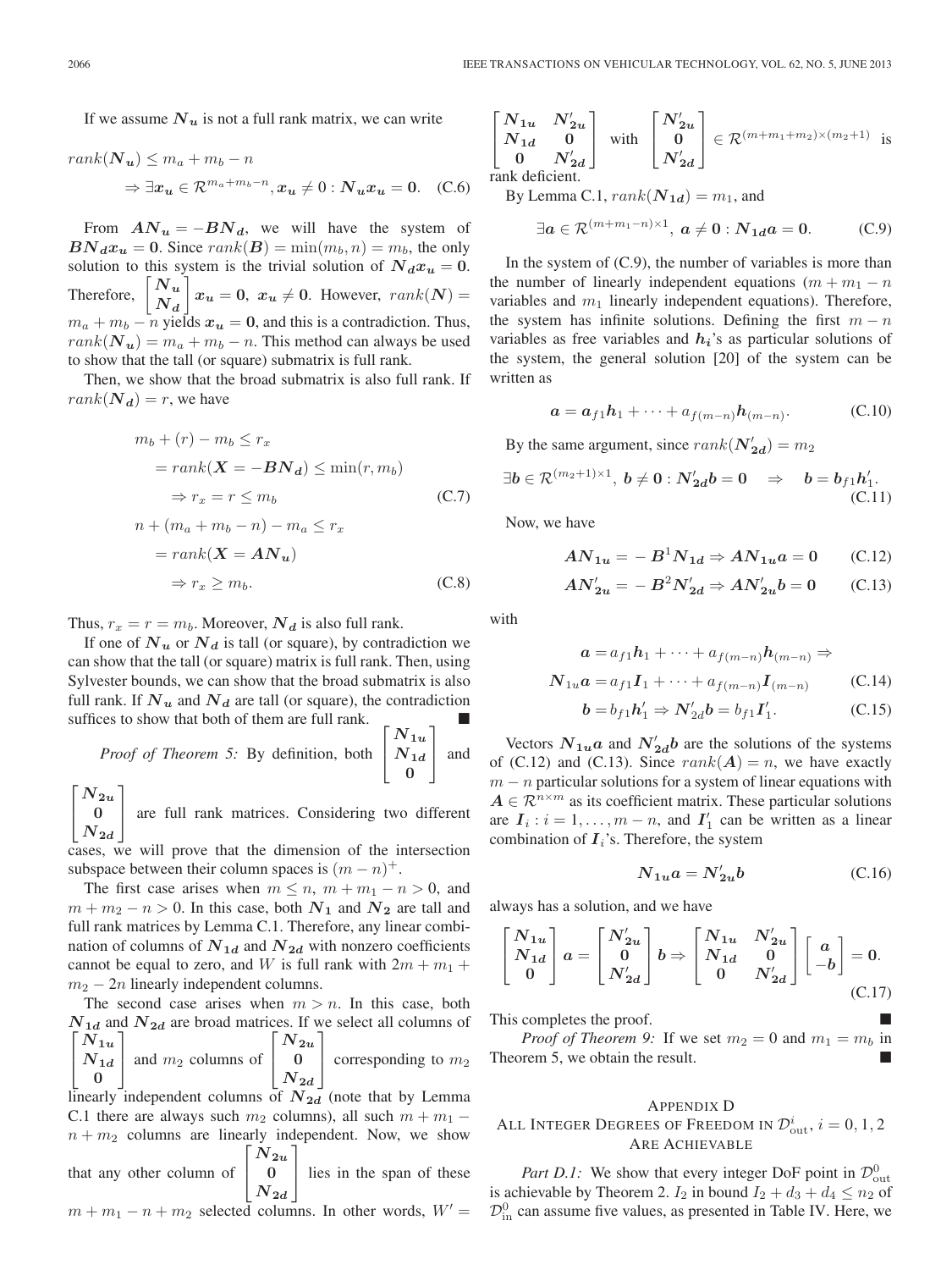TABLE IV POSSIBLE VALUES FOR *I*<sup>2</sup> IN THEOREM 2

| Case     | $I_2 =$                                     |
|----------|---------------------------------------------|
| $\Delta$ |                                             |
| В        | $d_2 - (m_2 - n_2)^+$                       |
| C        | $d_1 - (m_1 - n_2)^+$                       |
| D        | $d_1 + d_2 - (m_1 + m_2 - n_2)$             |
| E        | $d_1 + d_2 - (m_1 - n_2)^+ - (m_2 - n_2)^+$ |

consider five cases for this bound.  $I_1 + d_1 + d_2 \le n_1$  can be treated in a similar way.

$$
I_2 + d_3 + d_4 \le n_2 \Leftrightarrow d_3 + d_4 \le n_2. \tag{D.1}
$$

B)  $I_2 = d_2 - (m_2 - n_2)^+$ , we have

A)  $I_2 = 0$ , we have

$$
I_2 + d_3 + d_4 \le n_2 \Leftrightarrow d_2 - (m_2 - n_2)^+ + d_3 + d_4 \le n_2
$$
  

$$
\Leftrightarrow d_2 + d_3 + d_4 \le \max(m_2, n_2). \text{ (D.2)}
$$

C)  $I_2 = d_1 - (m_1 - n_2)^+$ , we have

$$
I_2 + d_3 + d_4 \le n_2 \Leftrightarrow d_1 - (m_1 - n_2)^+ + d_3 + d_4 \le n_2
$$
  

$$
\Leftrightarrow d_1 + d_3 + d_4 \le \max(m_1, n_2). \text{ (D.3)}
$$

D)  $I_2 = d_1 + d_2 - (m_1 + m_2 - n_2)$ , which occurs if  $m_1 +$  $m_2 - n_2 - (m_1 - n_2)^+ - (m_2 - n_2)^+ > 0$  is the output of min in (12), we have

$$
I_2 + d_3 + d_4 \le n_2 \Leftrightarrow \sum_{i=1}^4 d_i \le m_1 + m_2
$$
  

$$
m_1 + m_2 - n_2 - (m_1 - n_2)^+ - (m_2 - n_2)^+ > 0 \sum_{i=1}^4 d_i
$$
  

$$
\le \max(m_1 + m_2, n_2).
$$
  
(D.4)

E) Finally, in the case of  $I_2 = d_1 + d_2 - (m_1 - n_2)^+ (m_2 - n_2)^+$ , which occurs if  $m_1 + m_2 - n_2 - (m_1 (n_2)^+ - (m_2 - n_2)^+ \leq 0$ ,  $d_1 - (m_1 - n_2)^+ > 0$ , and  $d_2 - (m_2 - n_2)^+ > 0$ , we have

$$
I_2 + d_3 + d_4 \le n_2 \Leftrightarrow d_1 + d_2 - (m_1 - n_2)^+
$$
  
\n
$$
- (m_2 - n_2)^+ + d_3 + d_4
$$
  
\n
$$
\le n_2 \Leftrightarrow \sum_{i=1}^4 d_i
$$
  
\n
$$
\le n_2 + (m_1 - n_2)^+ + (m_2 - n_2)^+
$$
  
\n
$$
m_1 + m_2 - n_2 - (m_1 - n_2)^+ - (m_2 - n_2)^+ \le 0
$$
  
\n
$$
\le \max(m_1 + m_2, n_2).
$$
 (D.5)

Note that  $m_1 + m_2 - n_2 - (m_1 - n_2)^+ - (m_2 - n_2)^+ \leq$ 0 yields  $n_2 + (m_1 - n_2)^+ + (m_2 - n_2)^+ = \max(m_1 +$  $m_2, n_2$ ).

TABLE V POSSIBLE VALUES FOR  $I_1$  IN THEOREM 6

| Case | $I_1 =$                                 |
|------|-----------------------------------------|
| A    | 0                                       |
| В    | $d_3 - (m_1 + m_2 + m_3 - n_1)^+$       |
| C    | $d_4 - (m_1 + m_2 + m_4 - n_1)^+$       |
| D    | $d_3 + d_4 - (\sum_{i=1}^4 m_i - n_1)$  |
| E    | $d_3 + d_4 - (m_1 + m_2 + m_3 - n_1)^+$ |
|      | $-(m_1 + m_2 + m_4 - n_1)^+$            |

*Part D.2:* Here, we show that every integer-valued point in the outer bound  $\mathcal{D}_{out}^1$  is achievable by Theorem 6. Considering all possible values of  $I_1$  in  $\mathcal{D}^1_{\text{in}}$ , we should study five different cases, as presented in Table V. Possible values of  $I_2$  are considered in Part D.1.

A)  $I_1 = 0$ , we have

$$
I_1 + d_1 + d_2 \le n_1 \Leftrightarrow d_1 + d_2 \le n_1. \tag{D.6}
$$

B) 
$$
I_1 = d_3 - (m_1 + m_2 + m_3 - n_1)^+
$$
, we have

$$
I_1 + d_1 + d_2 \le n_1 \Leftrightarrow d_3 - (m_1 + m_2 + m_3 - n_1)^+ + d_1 + d_2
$$
  
\n
$$
\le n_1 \Leftrightarrow d_1 + d_2 + d_3
$$
  
\n
$$
\le \max(m_1 + m_2 + m_3, n_1).
$$
 (D.7)

C)  $I_1 = d_4 - (m_1 + m_2 + m_4 - n_1)^+$ , we have

$$
I_1 + d_1 + d_2 \le n_1 \Leftrightarrow d_4 - (m_1 + m_2 + m_4 - n_1)^+ + d_1 + d_2
$$
  
\n
$$
\le n_1 \Leftrightarrow d_1 + d_2 + d_4
$$
  
\n
$$
\le \max(m_1 + m_2 + m_4, n_1).
$$
 (D.8)

D) 
$$
I_1 = d_3 + d_4 - (\sum_{i=1}^4 m_i - n_1)
$$
, we have  
 $I_1 + d_1 + d_2 \le n_1 \Leftrightarrow \sum d_i \le \sum m_i$ . (D.9)

E) Finally, in the case of  $I_1 = d_3 + d_4 - (m_1 + m_2 + m_3 (n_1)^+ - (m_1 + m_2 + m_4 - n_1)^+$ , which occurs if  $A = 0$ ,  $X_3 > 0$ , and  $X_4 > 0$ , we have

$$
I_1 + d_1 + d_2 \le n_1 \Leftrightarrow \sum d_i \le n_1 + (m_1 + m_2 + m_3 - n_1)^+ + (m_1 + m_2 + m_4 - n_1)^+
$$
  

$$
\stackrel{A=0}{\Leftarrow} \sum d_i \le \sum m_i.
$$
 (D.10)

*Part D.3:* Now, we show that every integer-valued point in the outer bound  $\mathcal{D}_{\text{out}}^2$  is achievable by Theorem 10. Considering all possible values of  $I_1$  in  $\mathcal{D}_{\text{in}}^2$ , we study five different cases, as presented in Table VI. Possible values of  $I_2$  in  $\mathcal{D}^2_{\text{in}}$  can be studied in a similar way.

A)  $I_1 = 0$ , we have

$$
I_1 + d_1 + d_2 \le n_1 \Leftrightarrow d_1 + d_2 \le n_1. \tag{D.11}
$$

B)  $I_1 = d_3 - (m_3 - n_1)$ , which occurs if  $m_3 > n_1$  and  $d_4 \leq$  $m_4$ , we have

$$
I_1 + d_1 + d_2 \le n_1 \Leftrightarrow d_1 + d_2 + d_3 \le m_3
$$
  

$$
\sum_{m_3 \ge n_1}^{m_3 \ge n_1} d_1 + d_2 + d_3 \le \max(m_3, n_1). \quad (D.12)
$$